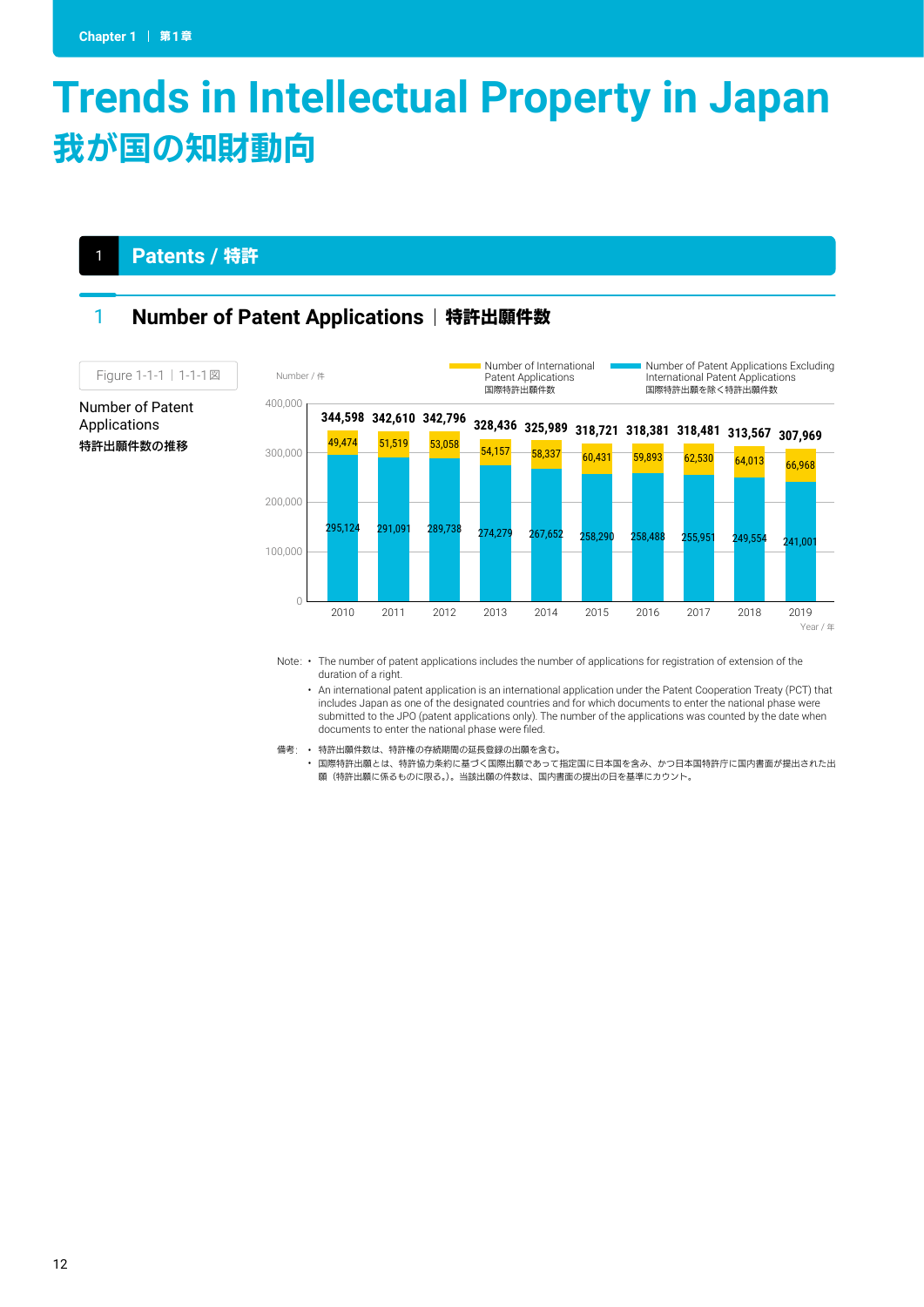

### **2 Number of Requests for Examination | 審査請求件数**

Number of Requests for Examinationn 審査請求件数の推移

Figure 1-1-2 | 1-1-2図

Note: • The numbers of the requests for examination from 2010 to 2012 include the numbers of requests that are subject to the fee payment deferral system.

備考: • 2010~2012年の審査請求件数は、審査請求料の納付を繰り延べた審査請求を含む。

### **3 Number of Patent Registrations | 特許登録件数**

0

300,000

Number / 件

200,000

100,000



Number of Patent Registrations 特許登録件数の推移

Part1

**1**

Facts and Figures on Trends in Intellectual Property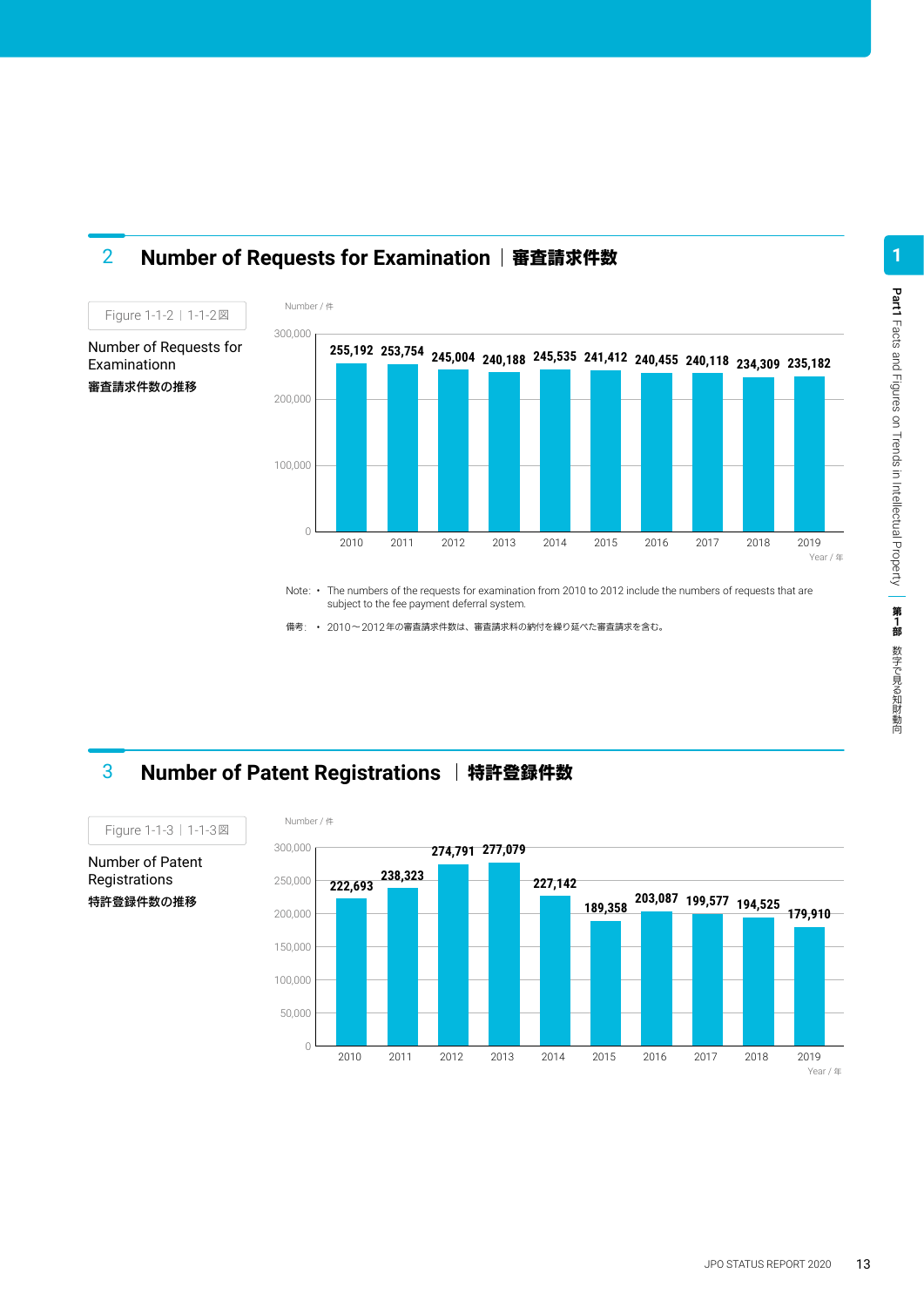Figure 1-1-4 | 1-1-4図

### 4 **Number of Patent Registrations, etc. by Filing Year** 出願年別特許登録件数等



Note: • The number of patent registrations, etc. by filing year does not include The number of applications for registration of extension of the duration of a right. • The number of patent registrations by filing year is a provisional figure as of March 3, 2020.

• The numbers of requests for examination by filing year in applications from 2017 to 2019 are provisional figures as of March 3, 2020.

備考: • 出願年別特許登録件数等は、特許権の存続期間の延長登録の出願の件数は含まれない件数。

• 出願年別特許登録件数は、2020年3月3日時点での暫定値。

• 2017年から2019年の出願における出願年別審査請求件数は、2020年3月3日時点での暫定値。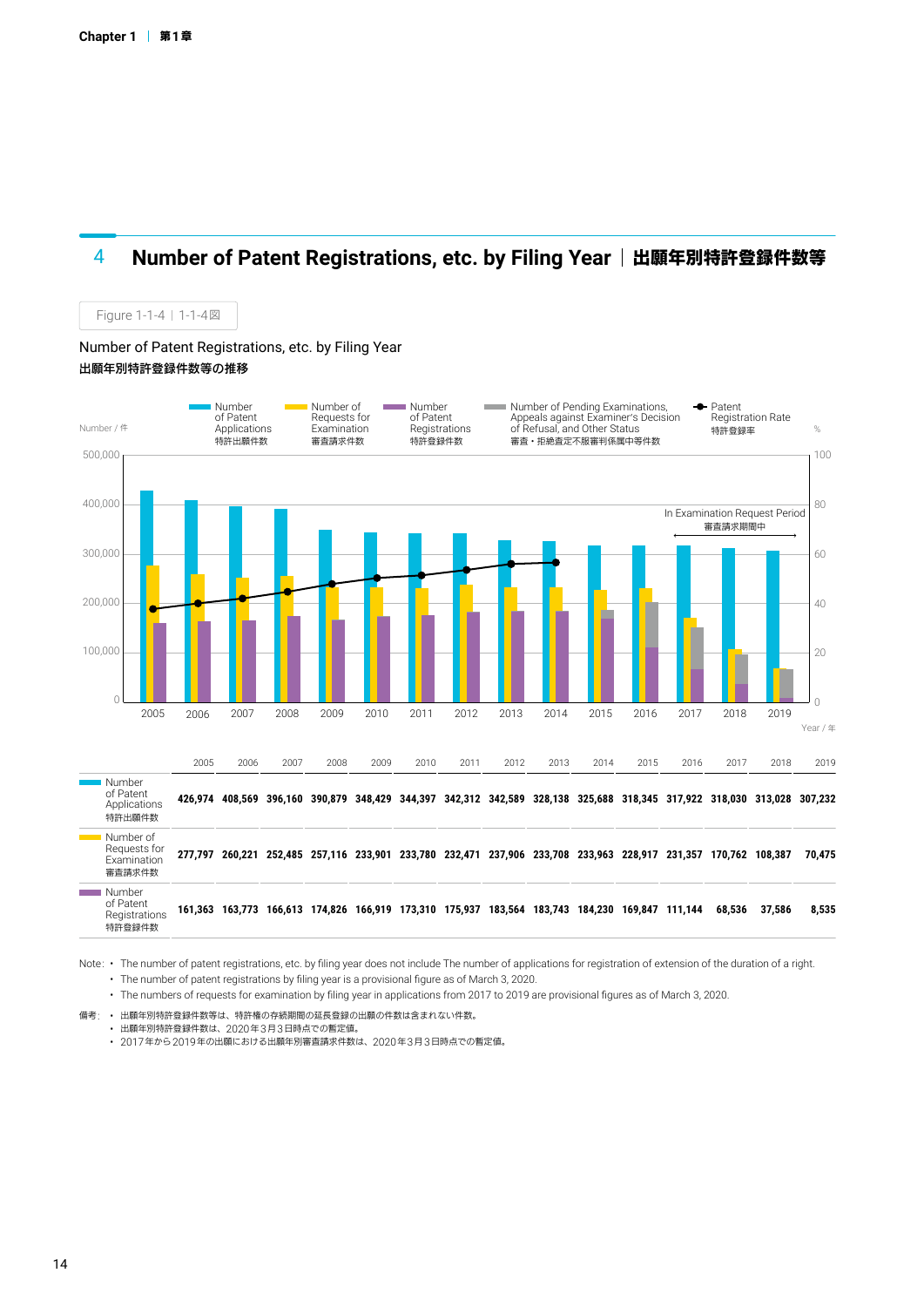#### **Number of Patent Applications by Country/Region of Applicant** 出願人国籍・地域別特許出願件数 5

Figure 1-1-5 | 1-1-5図

Number of Patent Applications by Country/Region of Applicant in 2019 (Top 10 Countries/Regions) 2019年における出願人国籍・地域別特許出願件数(上位10か国・地域)



Note: • In the case joint applicants filed, the number of patent applications were counted by country/region of a head applicant.

備考: • 共同出願については、筆頭出願人の国籍・地域でカウント。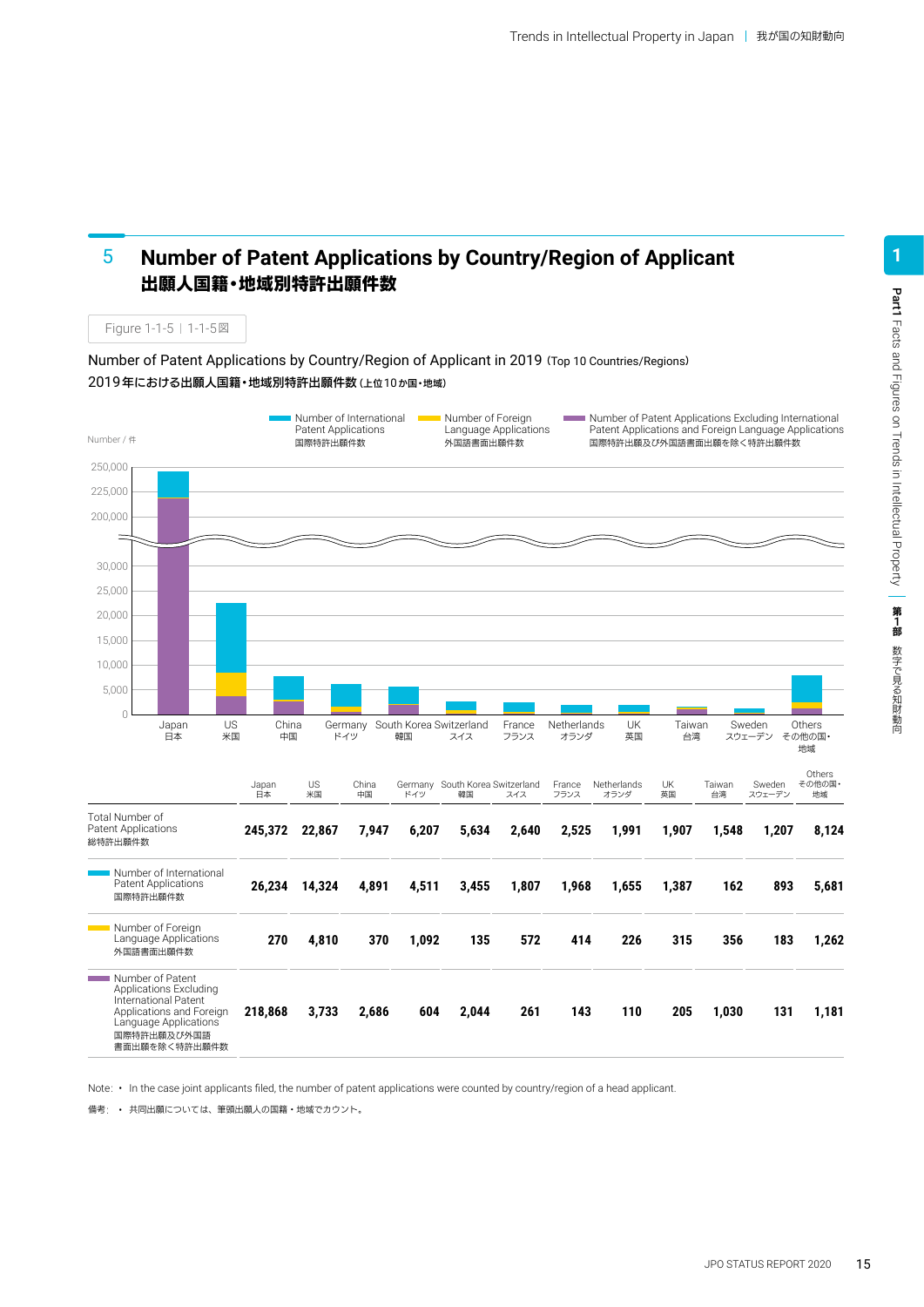#### **Top 10 Companies with the Most Number of Patent Registrations**  (**Domestic Companies**) 6

### 特許登録件数上位**10**社(国内企業)

| Figure 1-1-6   1-1-6図                                      | Rank in 2019<br>順位 | Rank in 2018<br>前年順位          | Applicant<br>出願人                                                           | Number of Registrations<br>登録件数 |
|------------------------------------------------------------|--------------------|-------------------------------|----------------------------------------------------------------------------|---------------------------------|
| Top 10 Companies with<br>the Most Number of                |                    | $2$ $7$                       | Canon Inc.<br>キヤノン株式会社                                                     | 4,264 (4,288)                   |
| <b>Patent Registrations</b><br>in 2019                     | $\mathbf 2$        | $\mathbf{1}$<br>$\Delta$      | Mitsubishi Electric Corporation<br>三菱電機株式会社                                | 3,543(4,348)                    |
| (Domestic Companies)<br>2019年における<br>特許登録件数上位10社<br>(国内企業) | 3                  | $4$ $7$                       | <b>TOYOTA MOTOR CORPORATION</b><br>トヨタ自動車株式会社                              | 2,898 (3,301)                   |
|                                                            | 4                  | 3<br>$\Delta$                 | <b>DENSO CORPORATION</b><br>株式会社デンソー                                       | $2,651$ (3,332)                 |
|                                                            | $5\phantom{.0}$    | $5 \rightarrow$               | Panasonic Intellectual Property Management Co., Ltd.<br>パナソニックIPマネジメント株式会社 | 2,564(2,630)                    |
|                                                            | $\boldsymbol{6}$   | 9<br>$\overline{\mathcal{A}}$ | Honda Motor Co., Ltd.<br>本田技研工業株式会社                                        | 1,813(1,730)                    |
|                                                            | 7                  | $11 \overline{7}$             | SANKYO CO., LTD.<br>株式会社 SANKYO                                            | 1,670(1,553)                    |
|                                                            | 8                  | 8<br>$\rightarrow$            | <b>FUJITSU LIMITED</b><br>富士通株式会社                                          | 1,632(1,774)                    |
|                                                            | 9                  | $10 \times$                   | <b>TOSHIBA CORPORATION</b><br>株式会社 東芝                                      | 1,540(1,558)                    |
|                                                            | 10                 | 6<br>$\Delta$                 | Ricoh Company, Ltd.<br>株式会社リコー                                             | 1,495(2,004)                    |

Note: • Numbers in parentheses are for 2018.

• Each applicant was counted in the case joint applicants filed.

備考: • 表中括弧内は2018年。 • 共同出願については、それぞれの出願人でカウント。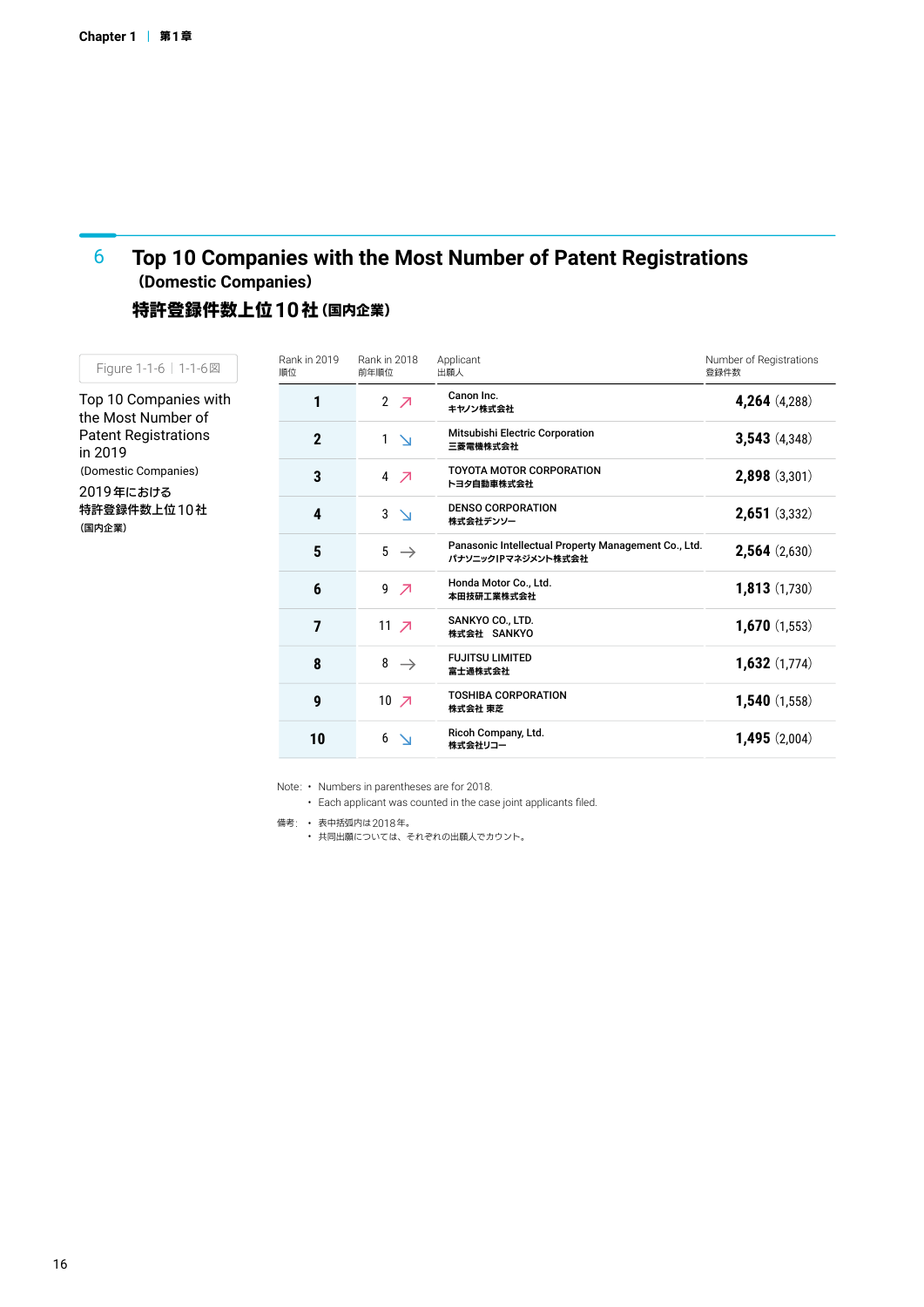### **Top 10 Companies with the Most Number of Patent Registrations** (**Foreign Companies**) 7

### 特許登録件数上位**10**社(国外企業)

| Figure 1-1-7   1-1-7 図                                      | Rank in 2019<br>順位 | Rank in 2018<br>前年順位          | Applicant<br>出願人                                                      | Number of Registrations<br>登録件数 |
|-------------------------------------------------------------|--------------------|-------------------------------|-----------------------------------------------------------------------|---------------------------------|
| Top 10 Companies with<br>the Most Number of                 |                    | $\mathbf{1}$<br>$\rightarrow$ | <b>QUALCOMM Incorporated</b><br>クアルコム, インコーポレイテッド                     | 904(1,331)                      |
| <b>Patent Registrations</b><br>in 2019                      | $\mathbf{2}$       | 3<br>$\overline{\mathcal{L}}$ | HUAWEI TECHNOLOGIES CO., LTD.<br>ホアウェイ・テクノロジーズ・カンパニー・リミテッド            | 729(644)                        |
| (Foreign Companies)<br>2019年における<br>特許登録件数上位 10 社<br>(国外企業) | 3                  | $2 \geq$                      | <b>Royal Philips</b><br>コーニンクレッカ フィリップス エヌ ヴェ                         | 684 (867)                       |
|                                                             | 4                  | 5<br>$\overline{\mathcal{L}}$ | LG Chem, Ltd.<br>エルジー・ケム・リミテッド                                        | 661 $(437)$                     |
|                                                             | 5                  | $4 \geq$                      | Samsung Electronics Co., Ltd.<br>三星電子株式会社                             | 411 (565)                       |
|                                                             | 6                  | $10 \times$                   | The Boeing Company<br>ザ・ボーイング・カンパニー                                   | <b>344</b> (360)                |
|                                                             | $\overline{7}$     | 6<br>$\Delta$                 | <b>General Electric Company</b><br>ゼネラル・エレクトリック・カンパニイ                 | 324(434)                        |
|                                                             | 8                  | 11 $\overline{Z}$             | <b>Robert Bosch GmbH</b><br>ロベルト・ボッシュ・ゲゼルシャフト・ミト・ベシュレンクテル・ハフツング       | 305(335)                        |
|                                                             | $\boldsymbol{9}$   | 9<br>$\rightarrow$            | <b>3M INNOVATIVE PROPERTIES COMPANY</b><br>スリーエム イノベイティブ プロパティズ カンパニー | 296(365)                        |
|                                                             | 10                 | $16$ $\neg$                   | Google LLC<br>グーグル エルエルシー                                             | 276(204)                        |

Note: • Numbers in parentheses are for 2018.

• Each applicant was counted in the case joint applicants filed.

備考: • 表中括弧内は2018年。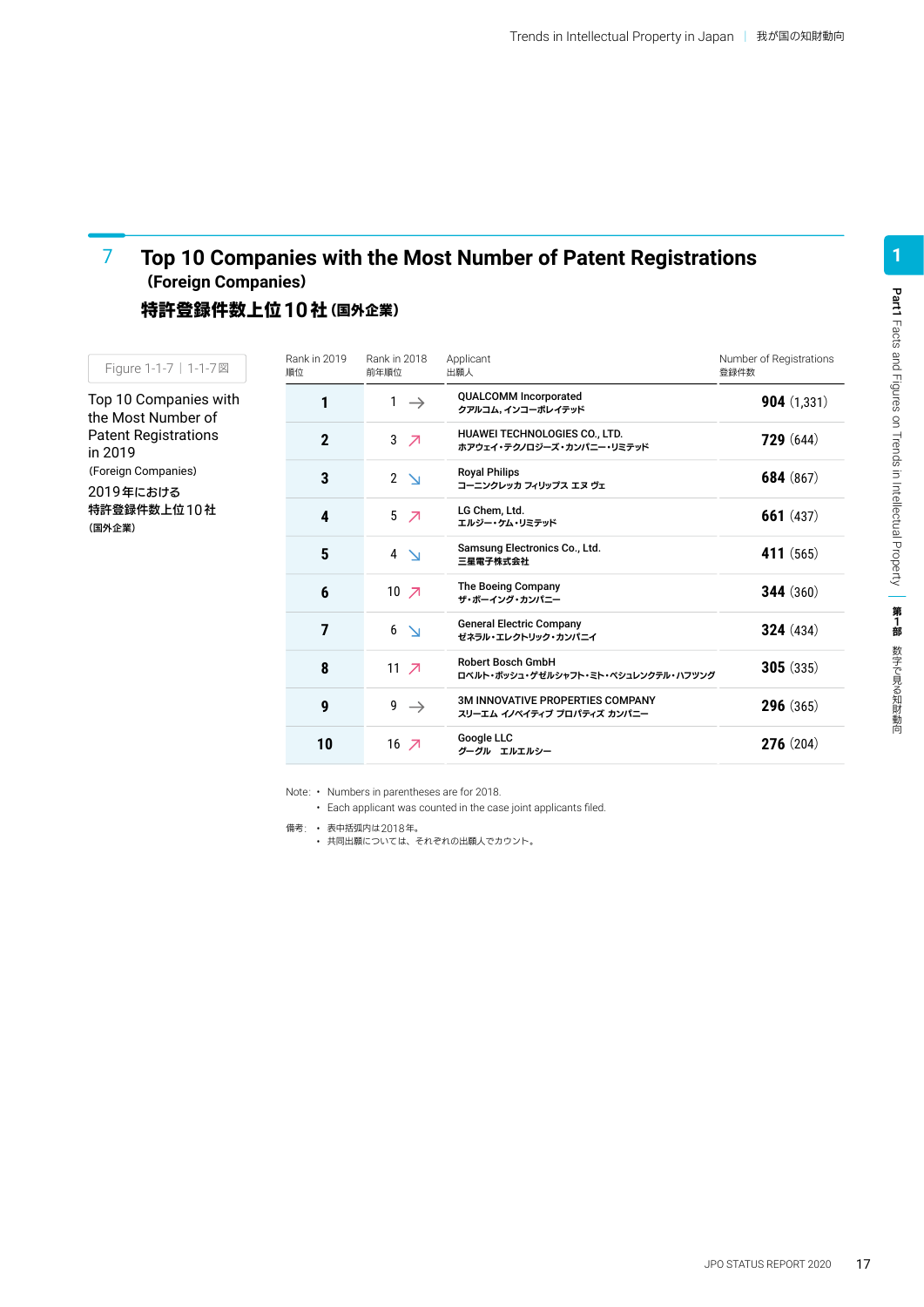#### **Number of Patent Applications Filed by Universities, etc., in Japan** 我が国の大学等の特許出願件数 8



Number of Patent Applications Filed by Universities, etc., in Japan 我が国の大学等の 特許出願件数の推移



Note: • Applications filed by a university president, university, or approved TLO were counted. • The count includes joint Applications with corporations, etc.

備考: • 出願人が大学長又は大学を有する学校法人名の出願及び承認TLOの出願をカウント。 • 企業等との共同出願もカウント。

Figure 1-1-9 | 1-1-9図

Top 10 Universities, etc., with the Most Number of Patent Registrations in 2019 2019年における特許登録件数 上位10大学等

| <b>Rank in 2019</b><br>順位 | <b>Rank in 2018</b><br>前年順位   | Applicant<br>出願人                               | Number of Registrations<br>登録件数 |
|---------------------------|-------------------------------|------------------------------------------------|---------------------------------|
| 1                         | $\mathbf{1}$<br>$\rightarrow$ | The University of Tokyo<br>東京大学                | 255(259)                        |
| $\mathbf{2}$              | 3<br>$\overline{\phantom{a}}$ | <b>Tohoku University</b><br>東北大学               | 179(185)                        |
| 3                         | $2 \geq$                      | <b>Osaka University</b><br>大阪大学                | 175(201)                        |
| 4                         | $4 \rightarrow$               | <b>Kyoto University</b><br>京都大学                | <b>161</b> $(159)$              |
| 5                         | 7 <sub>7</sub>                | Nagoya University<br>名古屋大学                     | 111(101)                        |
| 6                         | $6 \rightarrow$               | <b>Tokyo Institute of Technology</b><br>東京工業大学 | 106(103)                        |
| $\overline{7}$            | 5<br>$\Delta$                 | Kyushu University<br>九州大学                      | 96(123)                         |
| 8                         | 8<br>$\rightarrow$            | <b>Hokkaido University</b><br>北海道大学            | 82(74)                          |
| 9                         | $10 \times$                   | <b>Shinshu University</b><br>信州大学              | 70(66)                          |
| 10                        | 9                             | <b>Keio University</b><br>慶應義塾大学               | 68 $(73)$                       |

Note: • The numbers in parentheses are for 2018.

• Applications filed by a university president, university, or approved TLO were counted.

• The count includes joint Applications with corporations, etc.

• In The case joint applicants filed, each applicant was counted.

備考: • 表中括弧内は2018年。

• 出願人が大学長又は大学を有する学校法人名の出願及び承認TLOの出願をカウント。

• 企業等との共同出願もカウント。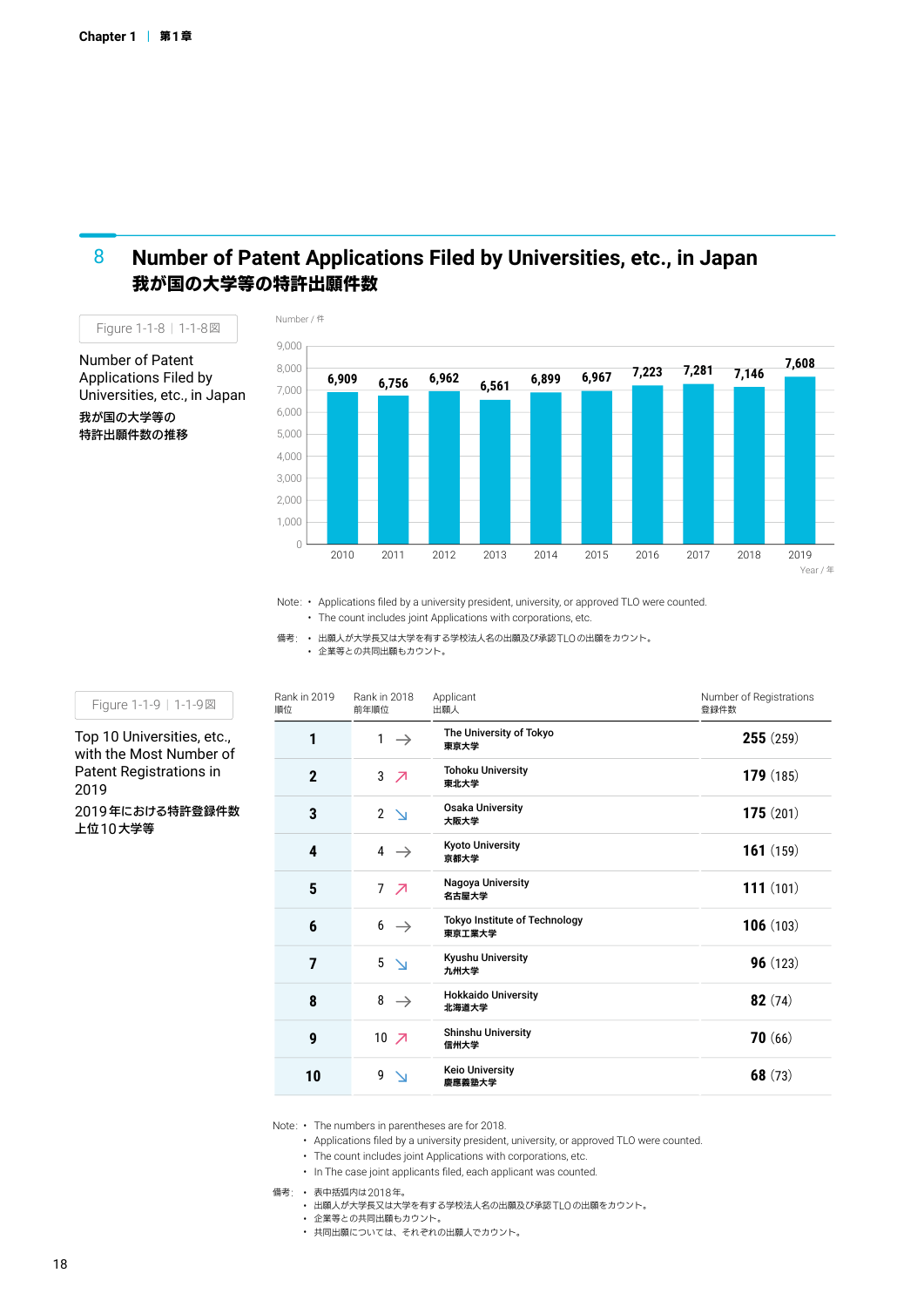

### **9 Number of PCT International Applications | PCT国際出願件数**

Number of PCT International Applications Filed with the JPO as the Receiving Office 日本国特許庁を受理官庁とする PCT国際出願件数の推移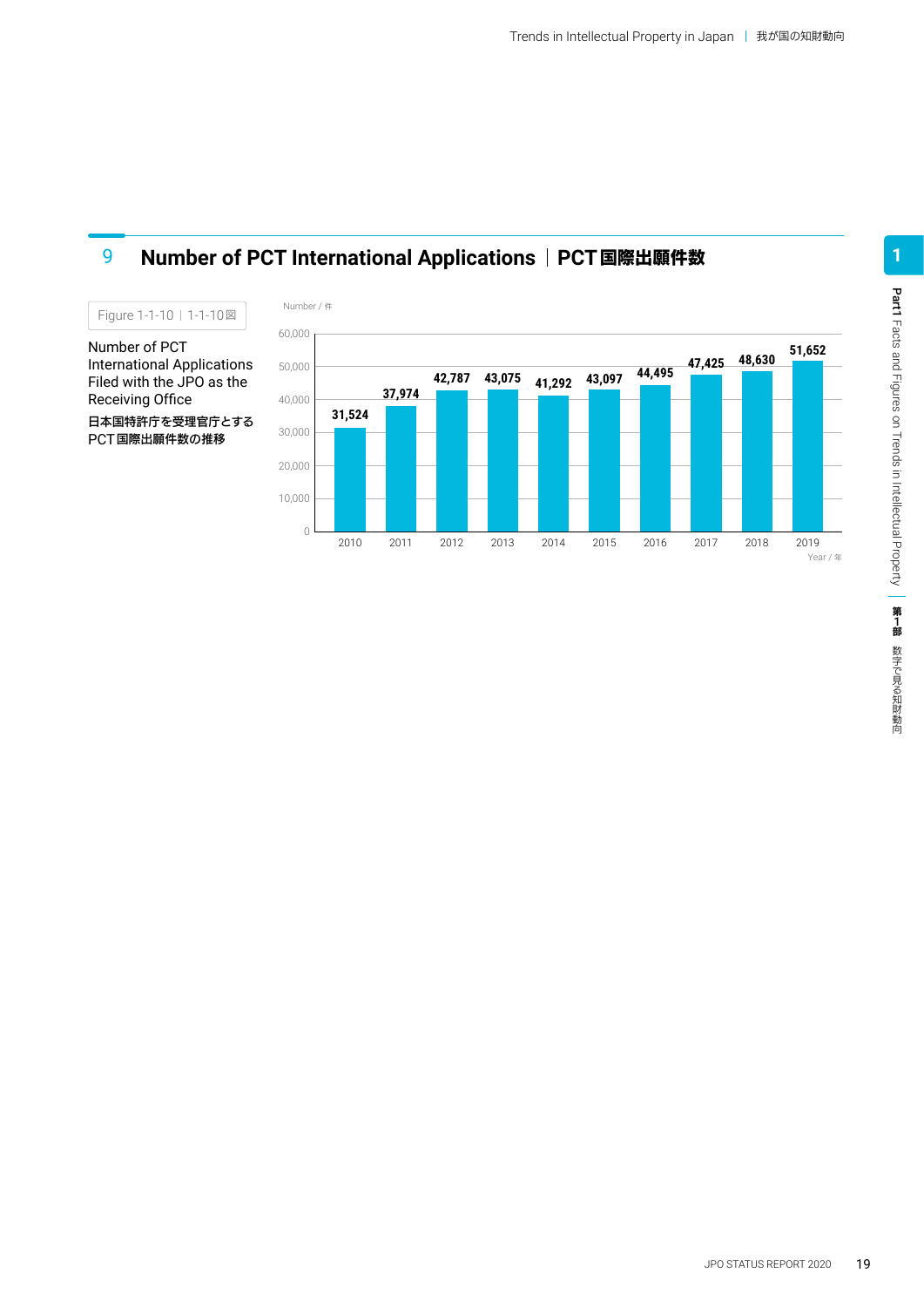### <sup>2</sup> **Utility Models /** 実用新案

### 1 **Number of Utility Model Applications | 実用新案登録出願件数**



Note: • An international utility model application is an international application under the Patent Cooperation Treaty (PCT) that includes Japan as one of the designated countries and for which documents to enter the national phase were submitted to the JPO (utility model applications only).The number of the applications were counted<br>by the date when documents to enter the national phase were filed. by the date when documents to enter the national phase were filed.

備考: • 国際実用新案登録出願は、特許協力条約に基づく国際出願であって指定国に日本国を含み、かつ日本国特許庁に国内書面が提出さ れた出願(実用新案登録出願に係るものに限る。)。当該出願の件数は、国内書面の提出の日を基準にカウント。

### **2 Number of Utility Model Registrations | 実用新案登録件数**



Number of Utility Model Registrations 実用新案登録件数の推移

Figure 1-1-12 | 1-1-12図

Applications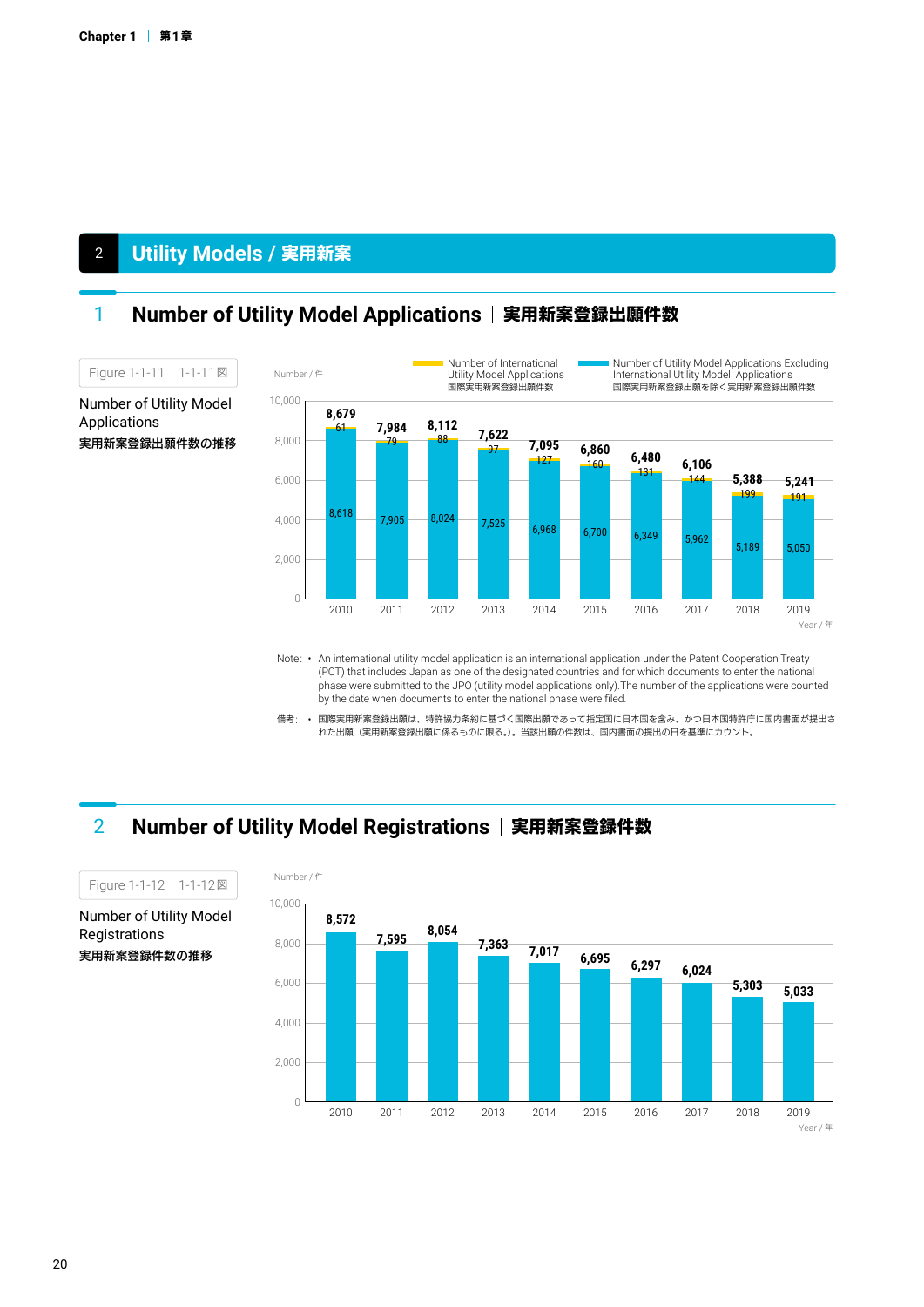#### **Number of Requests for Utility Model Technical Opinion** 実用新案技術評価の請求件数 3

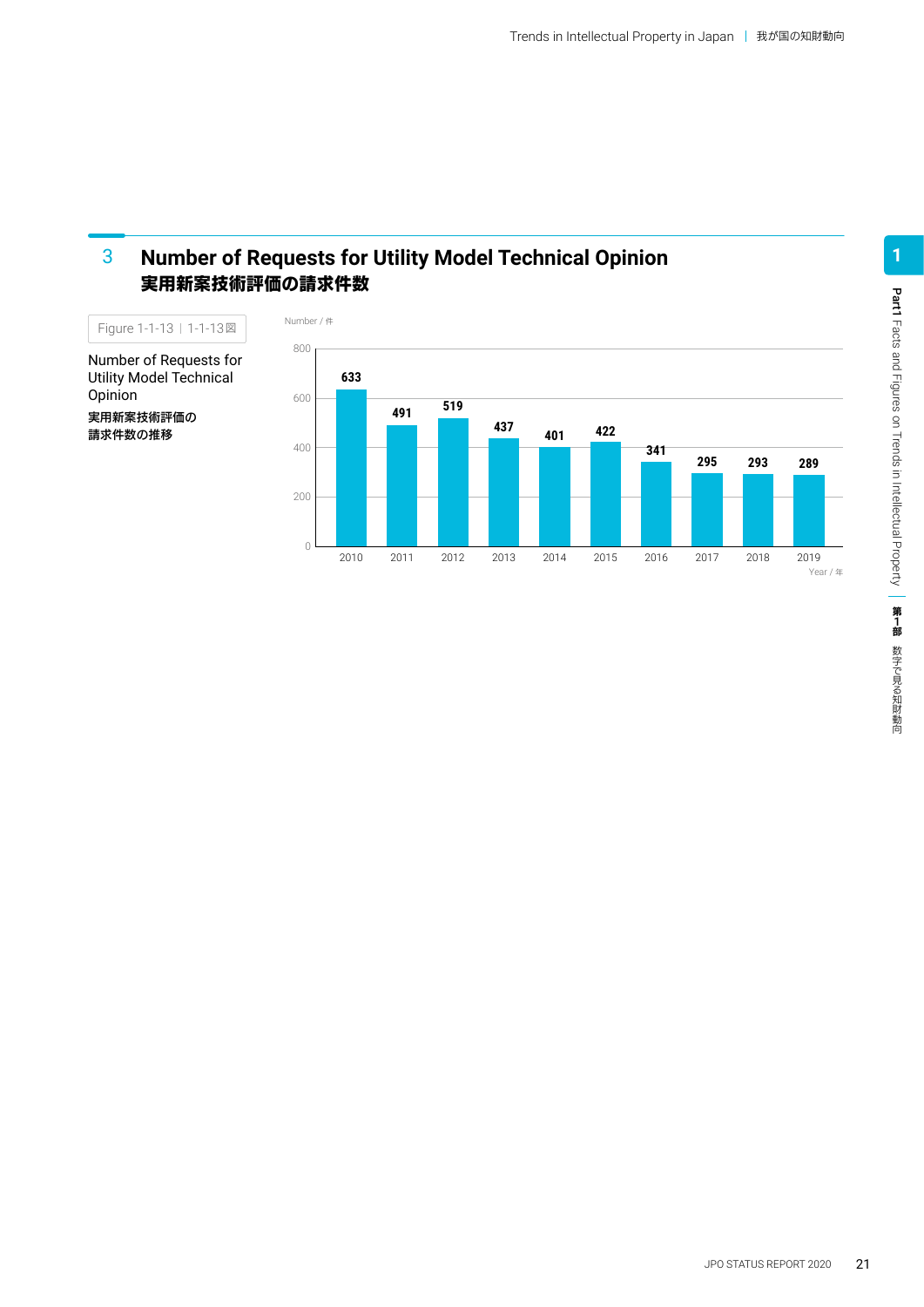#### **Number of Utility Model Applications by Country/Region of Applicant** 出願人国籍・地域別実用新案登録出願 4



Applications by Country/ Region of Applicant in 2019 (Top 5 Countries/Regions) 2019年における出願人国籍・ 地域別実用新案登録出願件数 (上位5か国・地域)

Number of Utility Model

Figure 1-1-14 1-1-14図

22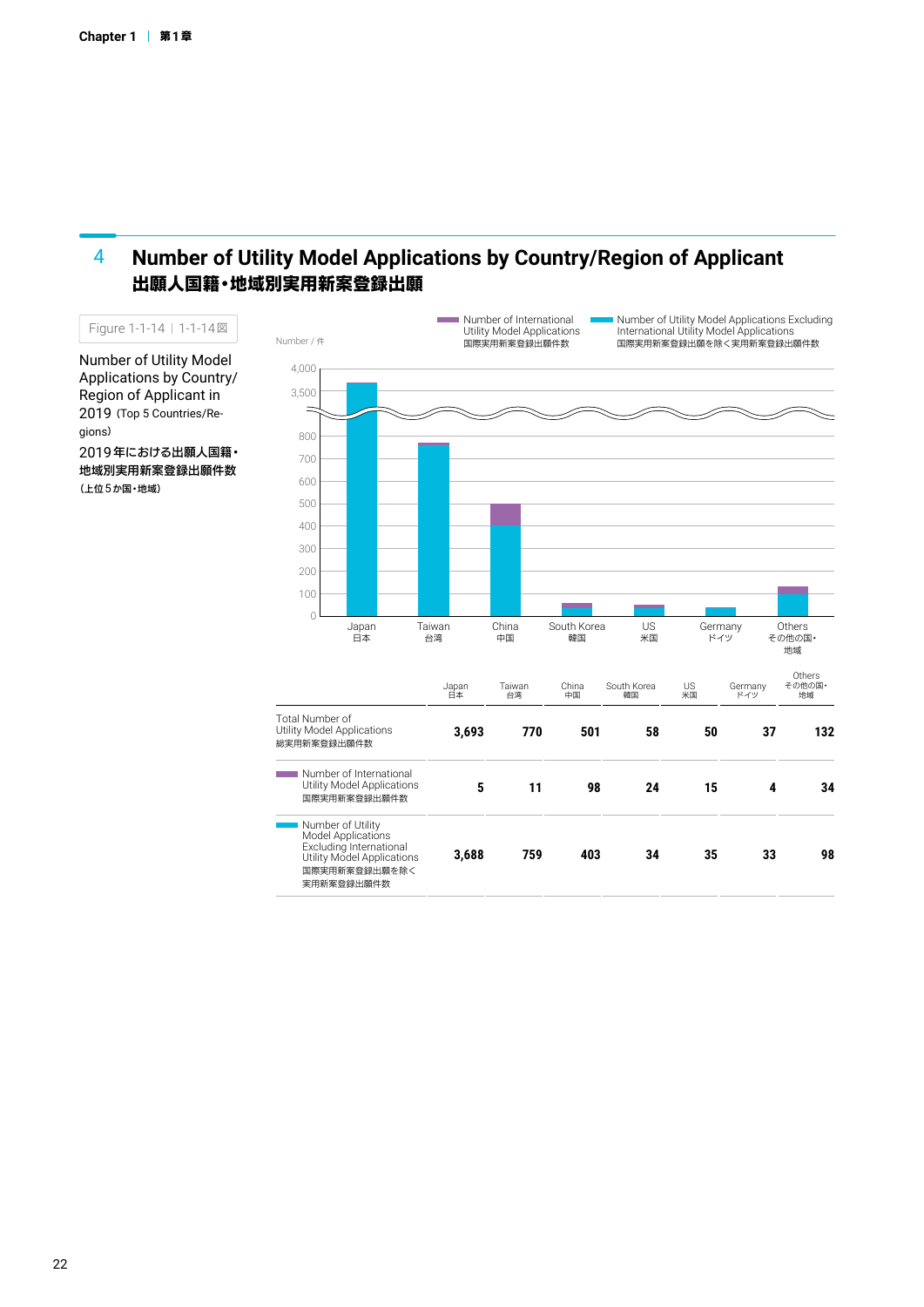### <sup>3</sup> **Designs /** 意匠

### **1 Number of Design Applications | 意匠登録出願件数**



- (the Geneva Act) that designate Japan as a designated contracting party and that have been recorded as an international registration and published by the International Bureau. The number of applications was counted as applications for design registration filed for each design that is the subject of an international application and counted by the international publication date.
	- The JPO began to process international applications filed under to the Geneva Act on May 13, 2015.
- 備考: 国際意匠登録出願件数は、意匠の国際登録に関するハーグ協定のジュネーブ改正協定(ジュネーブ改正協定)に基づく国際出願であっ て日本国を指定締約国とし、かつ国際事務局により国際登録され、国際公表された出願の件数。当該件数については、国際出願の 対象である意匠ごとにされた意匠登録出願として、また、国際公表の日を基準でカウント。
	- 日本国特許庁におけるジュネーブ改正協定に基づく国際出願の取扱い開始は、2015年5月13日。

### 2 **Number of Design Registrations** 意匠登録件数



Figure 1-1-16 | 1-1-16図

Number of Design Registrations 意匠登録件数の推移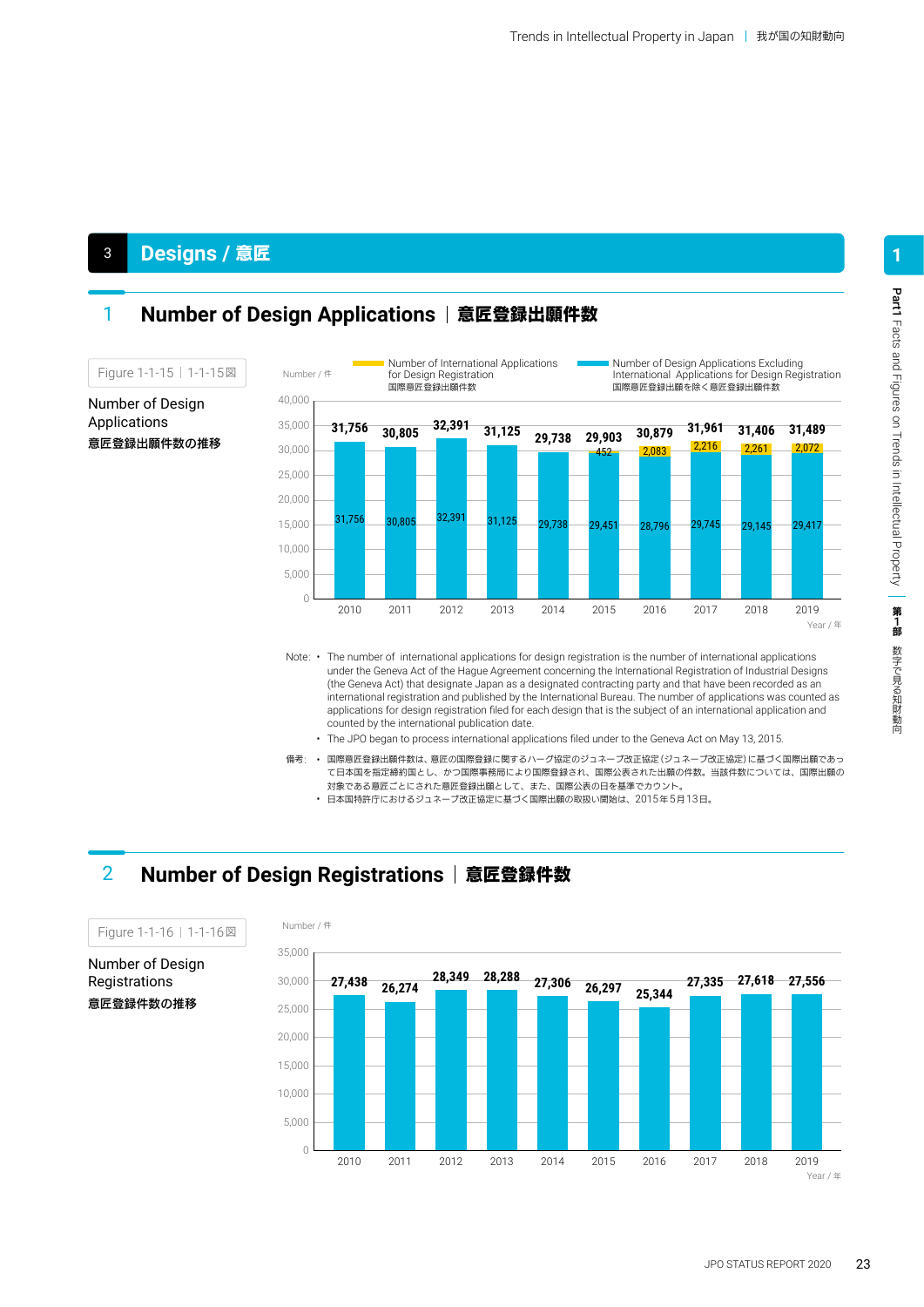#### **Number of Design Applications by Country/Region of Applicant** 出願人国籍・地域別意匠登録出願件数 3

Figure 1-1-17 | 1-1-17図

Number of Design Applications by Country/Region of Applicant in 2019(Top 10 Countries/Regions) 2019年における出願人国籍・地域別意匠登録出願件数(上位10か国・地域)



Note: • In the case joint applicants filed, the number of design applications were counted by country/region of a head applicant. • The number of international applications for design registration was counted by the residence of a head applicant.

備考: • 共同出願については、筆頭出願人の国籍・地域でカウント。

• 国際意匠登録出願については、筆頭出願人の居住国・地域でカウント。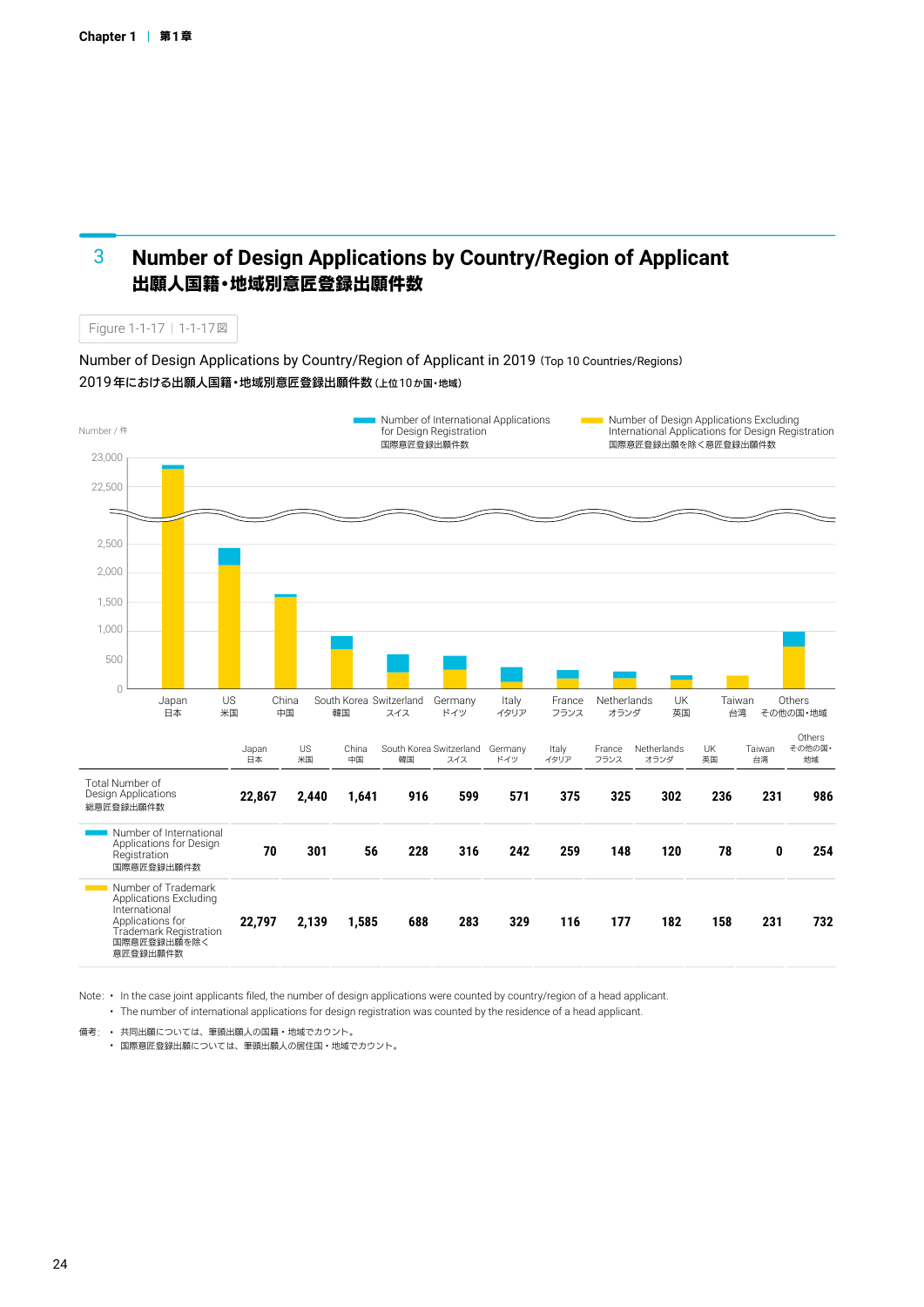#### **Companies with the Most Number of Design Registrations in 2019** (**Domestic Companies**) 4

**2019**年における意匠登録件数上位**10**社(国内企業)

Companies with the Most Number of Design Registrations Excluding International Applications for Design Registration in 2019(Domestic Companies)

Figure 1-1-18 | 1-1-18図

2019年における国際意匠登録 出願を除く意匠登録件数 上位10社(国内企業)

| Rank in 2019<br>順位 | Rank in 2018<br>前年順位     | Applicant<br>出願人                                                           | Number of Registrations<br>登録件数 |
|--------------------|--------------------------|----------------------------------------------------------------------------|---------------------------------|
| 1                  | $2$ $7$                  | <b>Mitsubishi Electric Corporation</b><br>三菱電機株式会社                         | 490 (367)                       |
| $\mathbf 2$        | $\mathbf{1}$<br>$\Delta$ | Panasonic Intellectual Property Management Co., Ltd.<br>パナソニックIPマネジメント株式会社 | <b>432</b> (466)                |
| 3                  | $3 \rightarrow$          | OKAMURA CORPORATION<br>株式会社オカムラ                                            | 318(307)                        |
| 4                  | 4<br>$\rightarrow$       | Honda Motor Co., Ltd.<br>本田技研工業株式会社                                        | <b>186</b> $(184)$              |
| 5                  | $5 \rightarrow$          | <b>Sharp Corporation</b><br>シャープ株式会社                                       | 164(183)                        |
| 6                  | $6 \rightarrow$          | <b>LIXIL Corporation</b><br>株式会社LIXIL                                      | <b>147</b> $(179)$              |
| 7                  | $16$ $\overline{7}$      | <b>FUJIFILM Corporation</b><br>富士フイルム株式会社                                  | 141(103)                        |
| 8                  | $21 \overline{7}$        | <b>FP Corporation</b><br>株式会社エフピコ                                          | 140(91)                         |
| 9                  | 48 入                     | <b>DAIKIN INDUSTRIES, LTD.</b><br>ダイキン工業株式会社                               | 136(59)                         |
| 10                 | $10 \rightarrow$         | Nissan Motor Co., Ltd.<br>日産自動車株式会社                                        | 134(129)                        |

| Figure 1-1-18   1-1-18図 |  |  |  |  |
|-------------------------|--|--|--|--|
|-------------------------|--|--|--|--|

Companies with the Most Number of Design Registrations Based on International Applications for Design Registration in 2019(Domestic Companies)

2019年における国際意匠登録 出願の意匠登録件数 上位11社(国内企業)

| Rank in 2019<br>順位         | Rank in 2018<br>前年順位 | Applicant<br>出願人                   | Number of Registrations<br>登録件数 |  |
|----------------------------|----------------------|------------------------------------|---------------------------------|--|
| 1                          | $3 \times 7$         | IWAKO CO., LTD.                    | 13(6)                           |  |
| $\boldsymbol{\mathcal{P}}$ | $1 \Delta$           | SUMITOMO RUBBER INDUSTRIES, LTD.   | 12 $(10)$                       |  |
| 3                          |                      | YOKOGAWA ELECTRIC CORPORATION      | 7(0)                            |  |
| 4                          |                      | KOKUSAI KEISOKUKI KABUSHIKI KAISHA | 4 $(0)$                         |  |
| 5                          | $11 \overline{7}$    | <b>ROLAND CORPORATOIN</b>          | 3(2)                            |  |
| 5                          | 17 <sub>7</sub>      | TOYOTA JIDOSHA KABUSHIKI KAISHA    | 3(1)                            |  |
| 7                          |                      | EIKEN KAGAKU KABUSHIKI KAISHA      | 2(0)                            |  |
| 7                          |                      | J. MORITA TOKYO MFG. CORP.         | 2(0)                            |  |
| 7                          | 8 $\sqrt{ }$         | MORITO CO., LTD.                   | 2(3)                            |  |
| 7                          |                      | SHISEIDO COMPANY, LIMITED          | 2(0)                            |  |
| 7                          |                      | TREE FIELD, INC                    | 2(0)                            |  |

Note: • Numbers in parentheses are for 2018.

• Each applicant was counted in the case joint applicants filed.

備考: • 表中括弧内は2018年。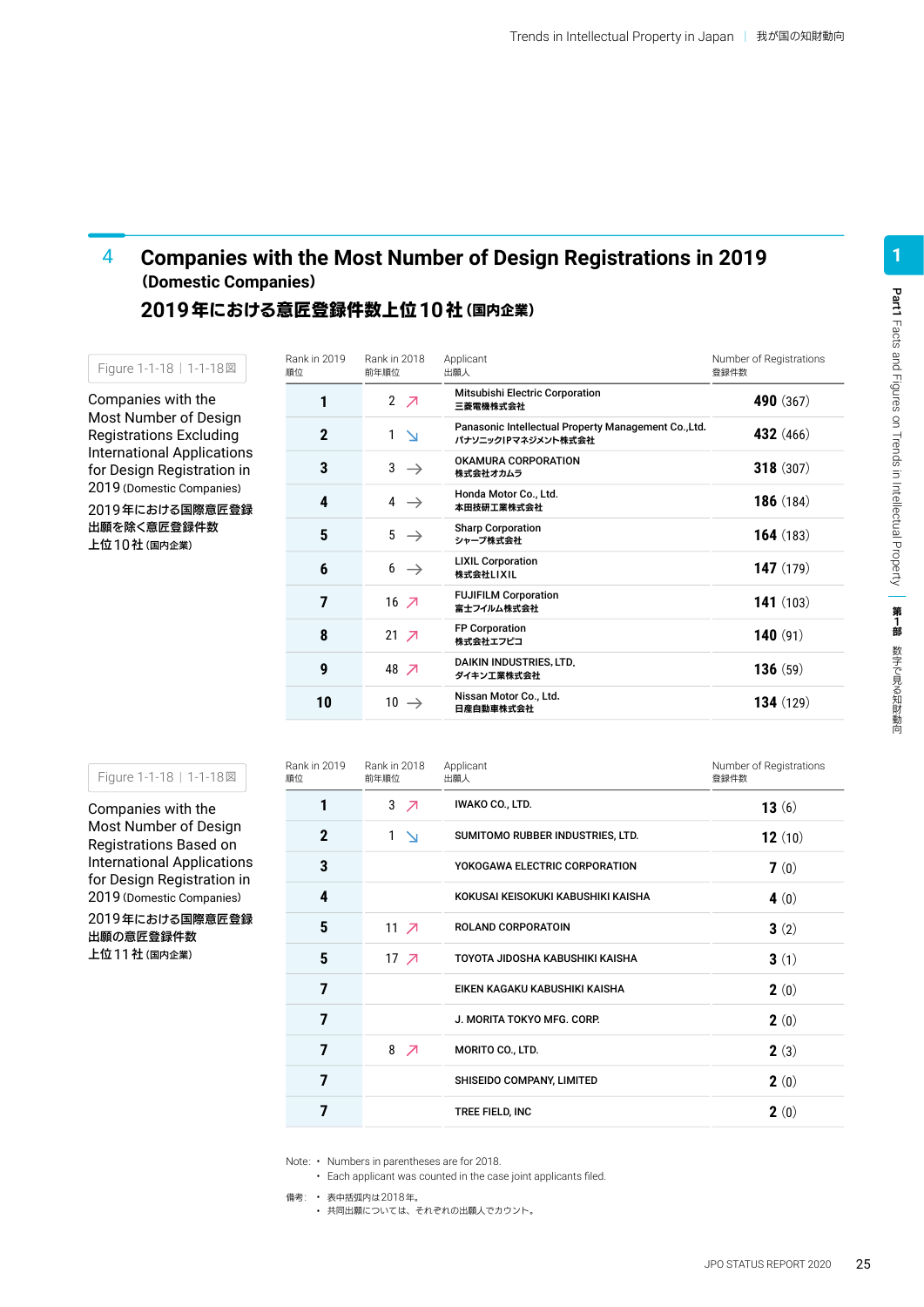#### **Companies with the Most Number of Design Registrations in 2019**  (**Foreign Companies**) 5

### **2019**年における意匠登録件数上位**10**社(国外企業)

Companies with the Most Number of Design Registrations Excluding International Applications for Design Registration in 2019 (Foreign Companies) 2019年における国際意匠登録 Figure 1-1-19 | 1-1-19図

出願を除く意匠登録件数 上位10社(国外企業)

| Google LLC<br>1<br><b>159</b> $(52)$<br>6 刁<br>グーグル エルエルシー<br>Apple Inc.<br>$\mathbf{2}$<br>7 <sub>7</sub><br><b>125</b> (48)<br>アップル インコーポレイテッド<br><b>Ethicon LLC</b><br>3<br><b>99</b> $(31)$<br>14 $\n 7$<br>エシコン エルエルシー |  |
|-----------------------------------------------------------------------------------------------------------------------------------------------------------------------------------------------------------------------------|--|
|                                                                                                                                                                                                                             |  |
|                                                                                                                                                                                                                             |  |
|                                                                                                                                                                                                                             |  |
| Fisher & Paykel Healthcare Limited.<br>4<br>$12 \overline{7}$<br>65 $(32)$<br>フィッシャー アンド ペイケル ヘルスケア リミテッド                                                                                                                   |  |
| Johnson & Johnson Consumer Inc.<br>5<br>218 $\n  7$<br>59 $(4)$<br>ジョンソン・アンド・ジョンソン・コンシューマー・インコーポレイテッド                                                                                                                       |  |
| NIKE INNOVATE C.V.<br>6<br>3<br>46 $(65)$<br>$\Delta$<br>ナイキ イノベイト シーブイ                                                                                                                                                     |  |
| Samsung Electronics Co., Ltd.<br>6<br>8<br>46(38)<br>↗<br>三星電子株式会社                                                                                                                                                          |  |
| <b>BYTON LIMITED</b><br>8<br>53 $\overline{7}$<br>45 $(13)$<br>バイトン リミテッド                                                                                                                                                   |  |
| QINGDAO HAIER WASHING MACHINE CO., LTD.<br>9<br>53 $\overline{7}$<br>42 $(13)$<br>青島海爾洗衣机有限公司                                                                                                                               |  |
| <b>3M INNOVATIVE PROPERTIES COMPANY</b><br>10<br>5<br>40 $(54)$<br>スリーエム イノベイティブ プロパティズ カンパニー                                                                                                                               |  |

| Companies with the     |
|------------------------|
| Most Number of Design  |
| Registrations Based on |
| . 1                    |

Figure 1-1-19 | 1-1-19図

International Applications for Design Registration in 2019 (Foreign Companies)

2019年における国際意匠登録 出願の意匠登録件数 上位11社(国外企業)

| Rank in 2019<br>順位 | Rank in 2018<br>Applicant<br>出願人<br>前年順位 |                                 | Number of Registrations<br>登録件数 |  |  |
|--------------------|------------------------------------------|---------------------------------|---------------------------------|--|--|
| 1                  | 2 $\overline{Z}$                         | KONINKLIJKE PHILIPS N.V.        | 97(73)                          |  |  |
| $\mathbf 2$        | $4 \times$                               | THE PROCTER & GAMBLE COMPANY    | 54 $(56)$                       |  |  |
| 3                  | 10 <sub>7</sub>                          | <b>MICROSOFT CORPORATION</b>    | 51 $(28)$                       |  |  |
| 4                  | 4 $\rightarrow$                          | LG ELECTRONICS INC.             | 45 $(56)$                       |  |  |
| 5                  | 3 <sup>1</sup>                           | <b>BIRKENSTOCK SALES GMBH</b>   | 35(57)                          |  |  |
| 6                  | 42 7                                     | <b>PATEK PHILIPPE SA GENEVE</b> | 34 $(6)$                        |  |  |
| 7                  | 11 $\overline{z}$                        | ALFRED KÄRCHER SE & CO. KG      | 33(25)                          |  |  |
| 7                  | $34 \times$                              | <b>GOOGLE LLC</b>               | 33(7)                           |  |  |
| 9                  | $6\sqrt{ }$                              | <b>AUDI AG</b>                  | 26(55)                          |  |  |
| 10                 | 23 $\overline{7}$                        | HILTI AKTIENGESELLSCHAFT        | 20(12)                          |  |  |

Note: • Numbers in parentheses are for 2018.

• Each applicant was counted in the case joint applicants filed.

備考: • 表中括弧内は2018年。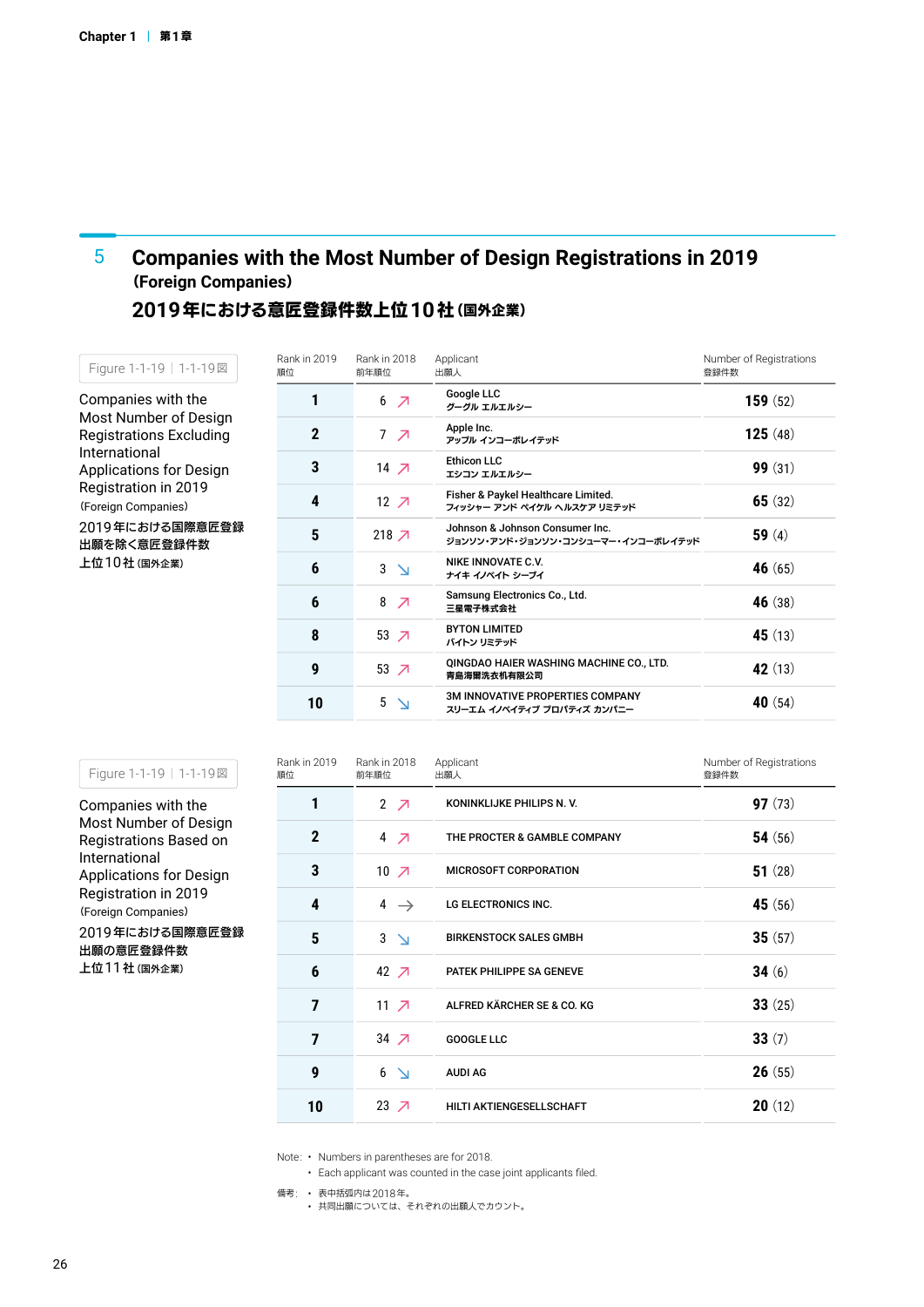### 6 **Number of International Applications** (**Design**)国際登録出願(意匠)件数等



Source: • This figure was prepared by the JPO based on the WIPO Intellectual Property Statistics.

資料: • WIPO Intellectual Property Statisticsを基に特許庁作成

Figure 1-1-20 | 1-1-20 図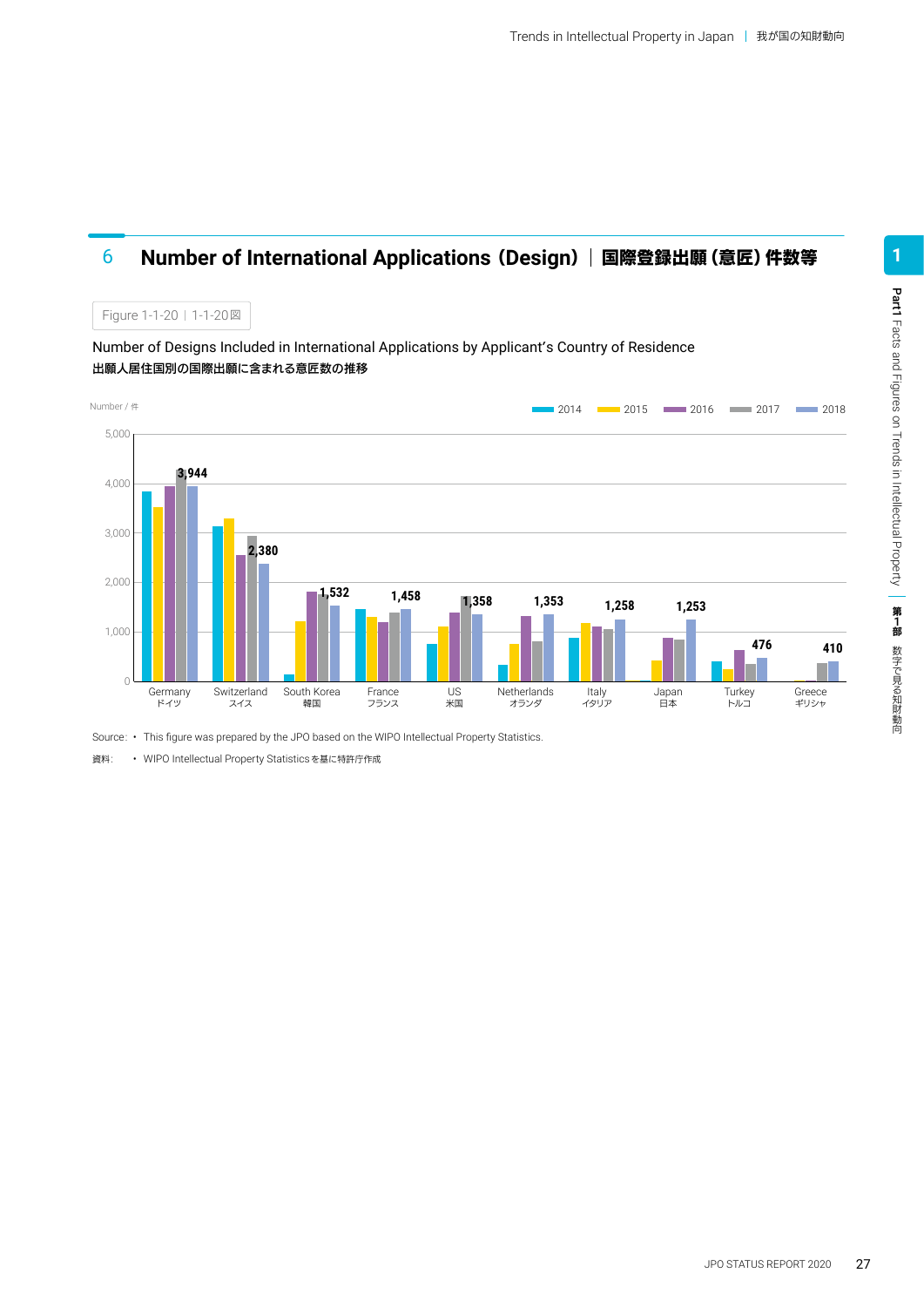### <sup>4</sup> **Trademarks /** 商標

### **1 Number of Trademark Applications | 商標登録出願件数**



Note: • The number of trademark applications includes applications for defensive trademark registration and applications for renewal based on defensive trademark registration.

- The number of international applications for trademark registration is the number of international applications under the Protocol Relating to the Madrid Agreement which designate Japan and for which their designated states were noticed to the JPO. The number of the applications were counted by the date of the notification.
- 備考: 商標登録出願件数は、防護標章登録出願及び防護標章登録に基づく権利の存続期間の更新登録の出願を含む。 • 国際商標登録出願件数は、マドリッド協定議定書に基づく国際出願であって日本国を指定し、かつ領域指定の通報が日本国特許庁 に行われた出願の件数。当該件数については、領域指定の通報が日本国特許庁に行われた日を基準にカウント。

### **2 Number of Trademark Registrations | 商標登録件数**



Number of Trademark Registrations 商標登録件数の推移

Figure 1-1-22 | 1-1-22図

#### Number of Trademark Applications

商標登録出願件数の推移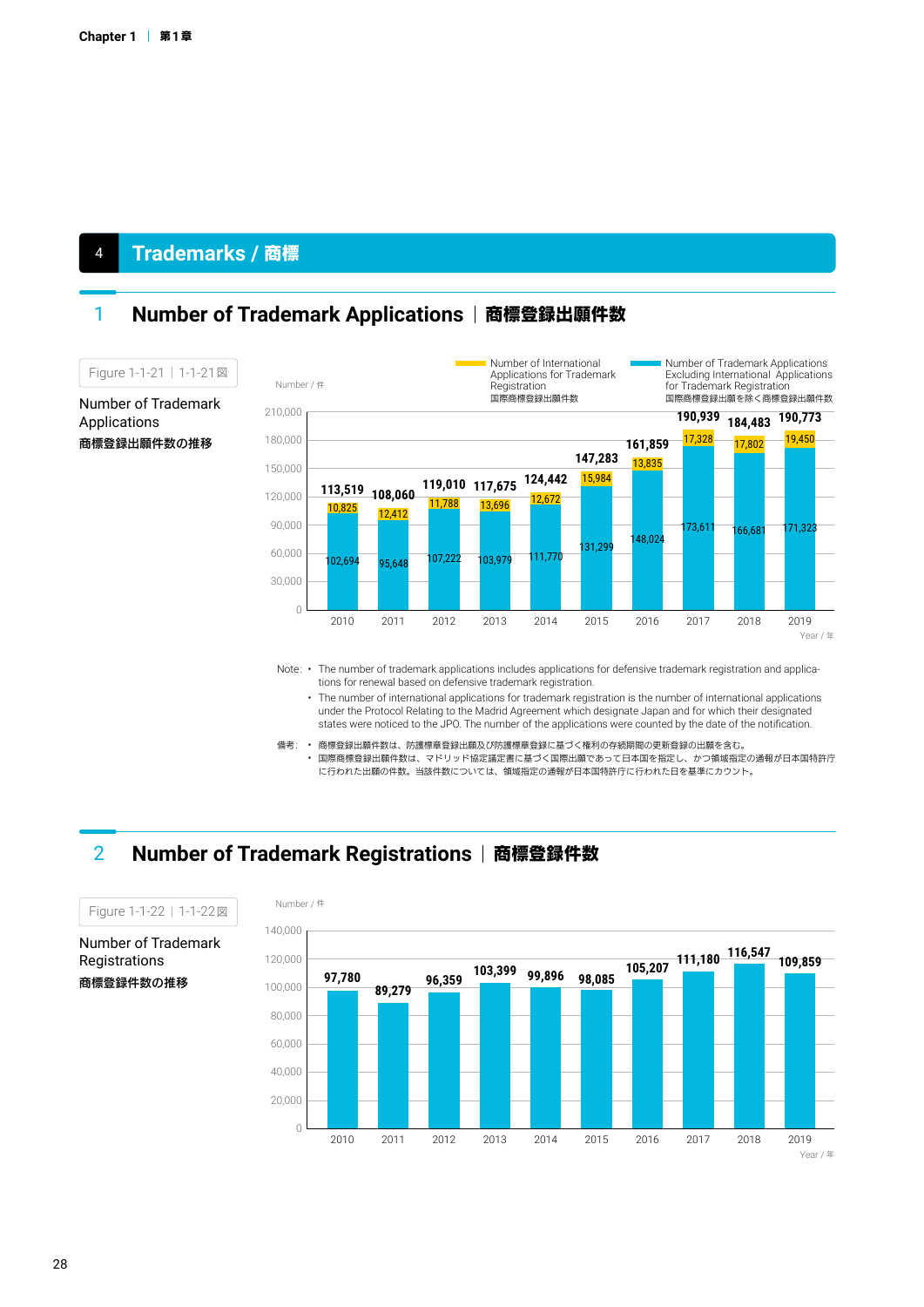#### **Number of Trademark Applications by Country/Region of Applicant** 出願人国籍・地域別商標登録出願件数 3

Figure 1-1-23 | 1-1-23図

Number of Trademark Applications by Country/Region of Applicant in 2019(Top 10 Countries/Regions) 2019年における出願人国籍・地域別商標登録出願件数(上位10か国・地域)



Note: • In the case joint applicants filed, the number of trademark applications were counted by country/region of a head applicant.

• The number of international applications for trademark registration was counted by the residence of a head applicant.

• The number of international applications for trademark registration is the number of international applications under the Protocol Relating to the Madrid Agreement which designate Japan and for which their designated states were noticed to the JPO. The number of the applications were counted by the date of the notification.

備考: • 共同出願については、筆頭出願人の国籍・地域でカウント。

• 国際商標登録出願については、筆頭出願人の居住国・地域でカウント。

• 国際商標登録出願件数は、マドリッド協定議定書に基づく国際出願であって日本国を指定し、かつ領域指定の通報が日本国特許庁に行われた出願の件数。当該件数については、領域 指定の通報が日本国特許庁に行われた日を基準にカウント。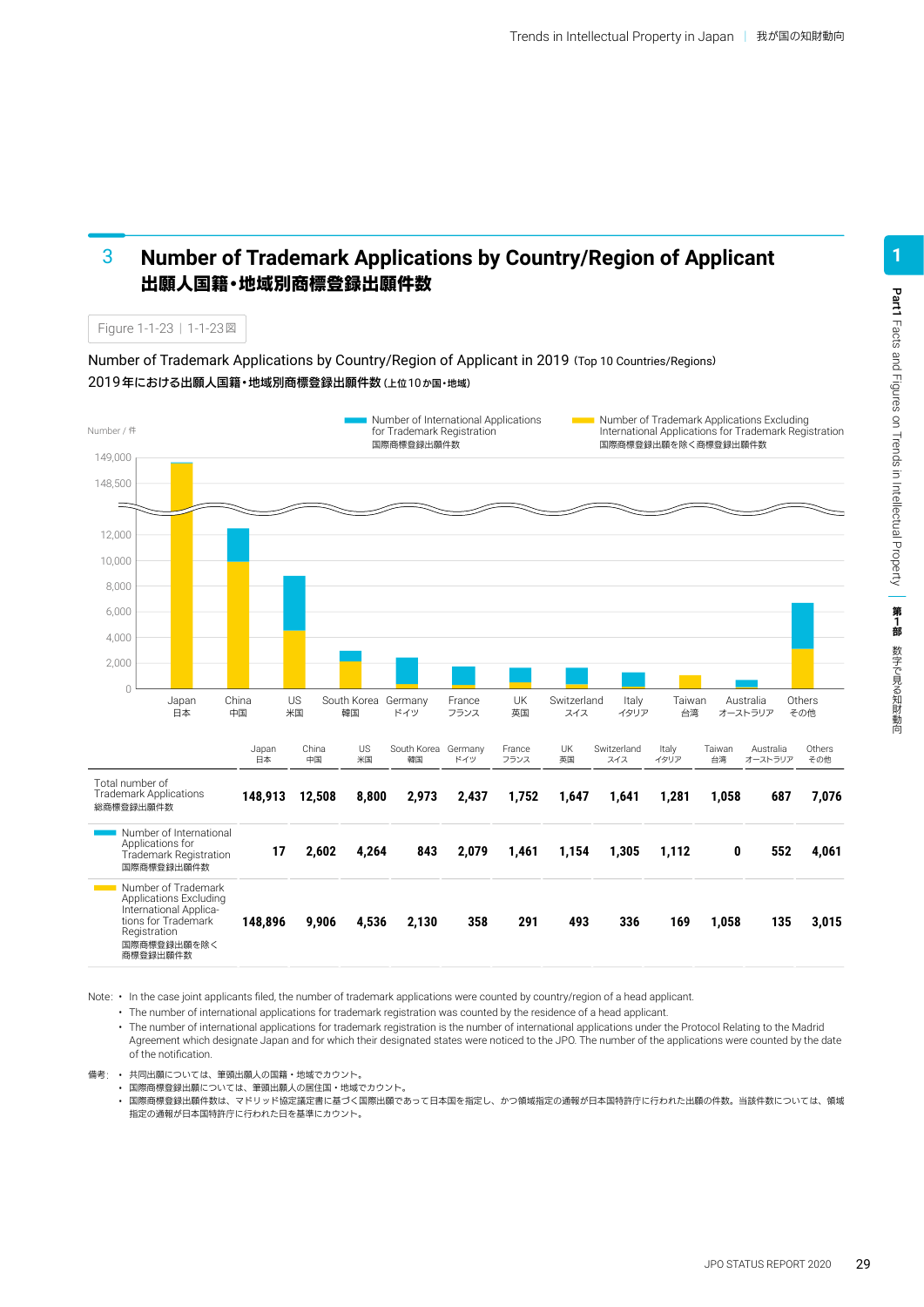#### **Top 10 Companies with the Most Number of Trademark Registrations** (**Domestic Companies**) 4

### 商標登録件数上位**10**社(国内企業)

| Figure 1-1-24   1-1-24図                                                                      | Rank in 2019<br>順位 | Rank in 2018<br>前年順位          | Applicant<br>出願人                                                   | Number of Registrations<br>登録件数 |
|----------------------------------------------------------------------------------------------|--------------------|-------------------------------|--------------------------------------------------------------------|---------------------------------|
| Top 10 Companies with<br>the Most Number of                                                  |                    | 2 $\overline{\phantom{a}}$    | Sanrio Company, Ltd.<br>株式会社サンリオ                                   | <b>470</b> (449)                |
| Trademark Registrations<br>in 2019<br>(Domestic Companies)<br>2019年における商標登録件数<br>上位10社(国内企業) | $\mathbf 2$        | 3<br>$\overline{\phantom{a}}$ | <b>Kao Corporation</b><br>花王                                       | <b>469</b> (318)                |
|                                                                                              | 3                  | 1<br>$\Delta$                 | Shiseido Company, Limited<br>株式会社資生堂                               | 385(545)                        |
|                                                                                              | 4                  | $369\overline{7}$             | <b>JASS INTERNATIONAL INC.</b><br>ジャス・インターナショナル株式会社                | 271(21)                         |
|                                                                                              | $5\phantom{.0}$    | $64$ $\neg$                   | KOMATSU MATERE Co., Ltd.<br>小松マテーレ株式会社                             | 252(61)                         |
|                                                                                              | 6                  | $5 \searrow$                  | <b>Panasonic Corporation</b><br>パナソニック株式会社                         | 217(240)                        |
|                                                                                              | 7                  | $4 \geq$                      | <b>HARVEY BALL SMILE LIMITED</b><br>有限会社ハーベイ・ボール・スマイル・リミテッド        | 210(247)                        |
|                                                                                              | 8                  | 9<br>$\overline{\phantom{a}}$ | KOSE Corporation (also known as Kabushiki Kaisha KOSE)<br>株式会社コーセー | 201(202)                        |
|                                                                                              | 9                  | $14 \overline{7}$             | <b>Mitsubishil Electric Corporation</b><br>三菱電機株式会社                | 186(152)                        |

Ezaki Glico Co., Ltd. 江崎グリコ株式会社

**162** (168)

Note: • The numbers in parentheses are for 2018.

 $12 \overline{7}$ 

• in The case joint applicants filed, each applicant was counted.

備考: • 表中括弧内は2018年の件数

**10**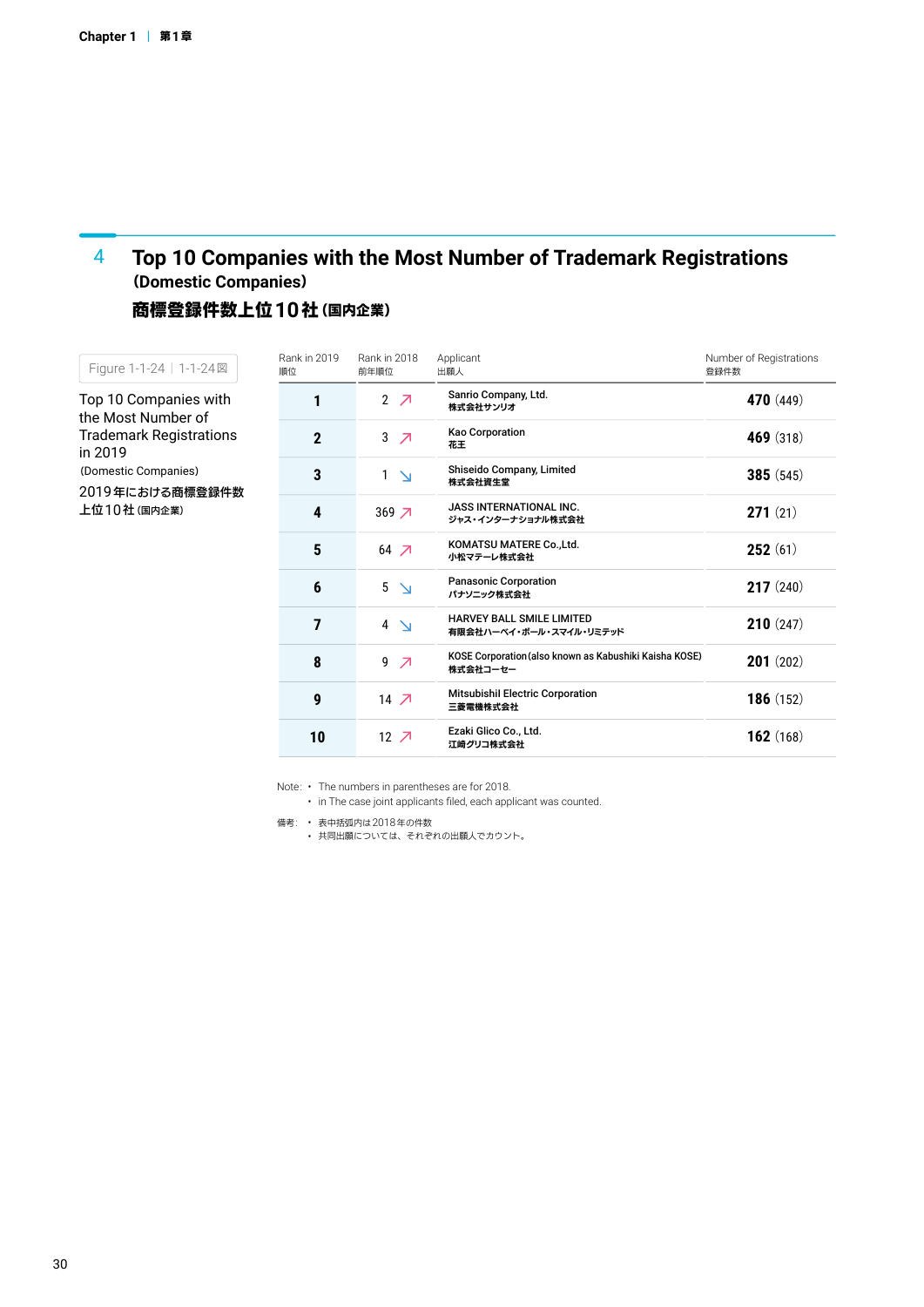#### **Top 10 Companies with the Most Number of Trademark Registrations** (**Foreign Companies**) 5

### 商標登録件数上位**10**社(国外企業)

| Figure 1-1-25   1-1-25図                     | Rank in 2019<br>順位         | Rank in 2018<br>前年順位          | Applicant<br>出願人                                                  | Number of Registrations<br>登録件数 |
|---------------------------------------------|----------------------------|-------------------------------|-------------------------------------------------------------------|---------------------------------|
| Top 10 Companies with<br>the Most Number of | 1                          | $16$ $\overline{7}$           | Philip Morris Products S.A.<br>フィリップ モリス プロダクツ エス アー              | <b>81</b> $(34)$                |
| <b>Trademark Registrations</b><br>in 2019   | $\boldsymbol{\mathcal{P}}$ | 9<br>$\overline{\phantom{a}}$ | Amazon Technologies, Inc.<br>アマゾン テクノロジーズ インコーポレイテッド              | 63 $(46)$                       |
| (Foreign Companies)<br>2019年における商標登録件数      | 3                          | $\mathbf{1}$<br>$\Delta$      | Johnson & Johnson<br>ジョンソン アンド ジョンソン                              | 61 $(98)$                       |
| 上位10社(国外企業)                                 | 4                          | $10 \times$                   | The Procter & Gamble Company<br>ザ プロクター アンド ギャンブル カンパニー           | 51 $(44)$                       |
|                                             | 5                          | $22 \overline{7}$             | <b>Novartis AG</b><br>ノバルティス アクチエンゲゼルシャフト                         | 50 $(27)$                       |
|                                             | 6                          | $14 \times$                   | <b>Gilead Sciences Ireland UC</b><br>ギリアド サイエンシズ アイルランド ユーシー      | 45 $(37)$                       |
|                                             | 7                          | $34 \times$                   | <b>HUAWEI TECHNOLOGIES CO., LTD.</b><br>ホアウェイ・テクノロジーズ・カンパニー・リミテッド | 42 $(22)$                       |
|                                             | 8                          | $12 \overline{7}$             | <b>Monster Energy Company</b><br>モンスター エナジー カンパニー                 | 41 $(43)$                       |
|                                             | 9                          | 8<br>$\Delta$                 | Target Brands, Inc.<br>ターゲット ブランズ インコーポレイテッド                      | 38(47)                          |
|                                             | 9                          | 1058 7                        | H. Lundbeck A/S<br>ハー・ルンドベック・アクチエゼルスカベット                          | 38(2)                           |

Note: • The numbers in parentheses are for 2018.

• in The case joint applicants filed, each applicant was counted.

備考: • 表中括弧内は2018年の件数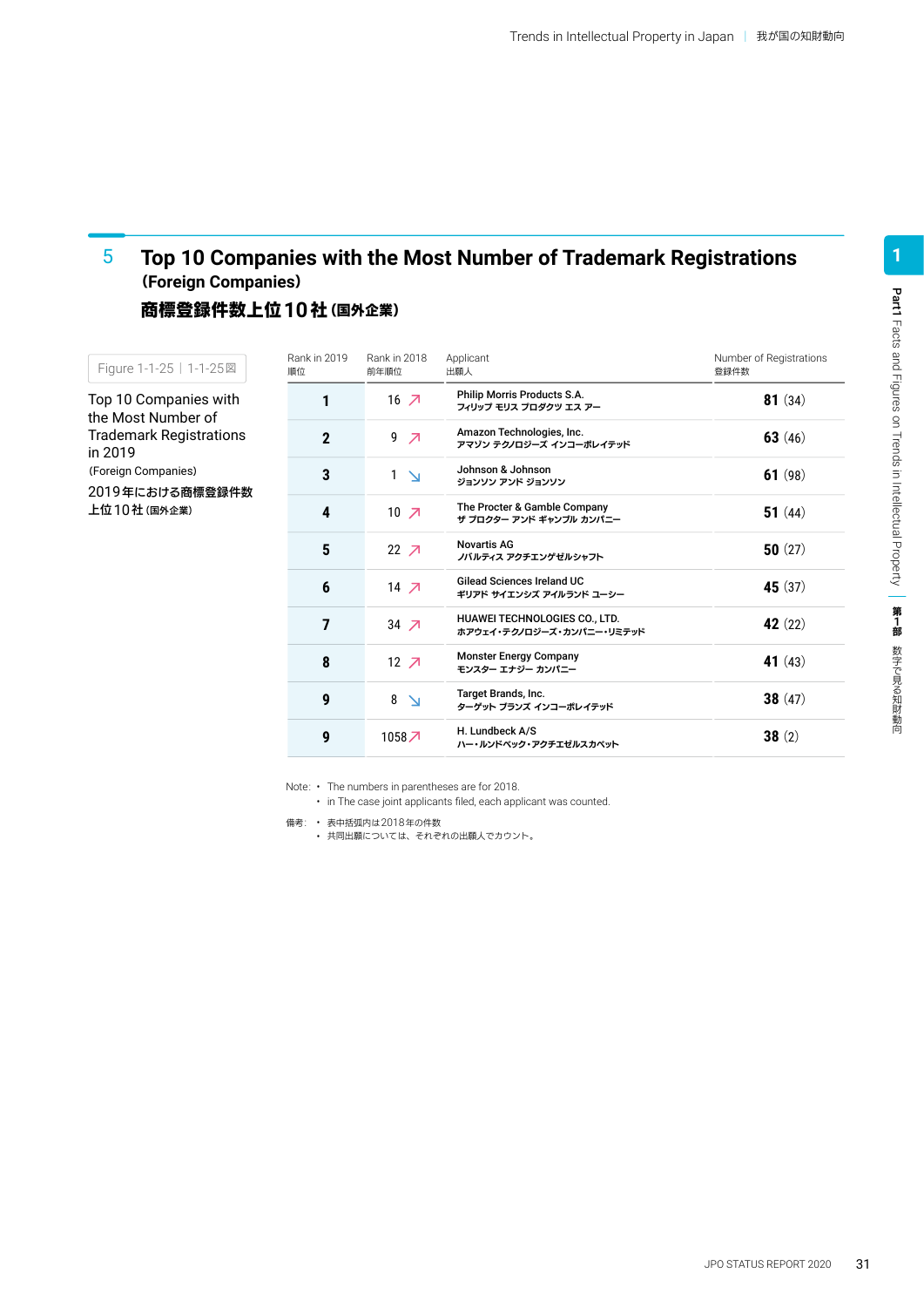#### **Number of International Applications** (**Trademark**) 国際登録出願(商標)件数 6

Figure 1-1-26 | 1-1-26図

Number of International Applications filed through the JPO as the Office of Origin, under the Protocol Relating to the Madrid Agreement

日本国特許庁を本国官庁とする マドリッド協定議定書に基づく 国際出願件数の推移



Note: • An international application filed through the JPO as the office of origin, under the Protocol Relating to the Madrid Agreement, means an application for international registration set forth in Article 68-2 of the Trademark Act of Japan.

備考: • 日本国特許庁を本国官庁とするマドリッド協定議定書に基づく国際出願とは、商標法第68条の2の国際登録出願。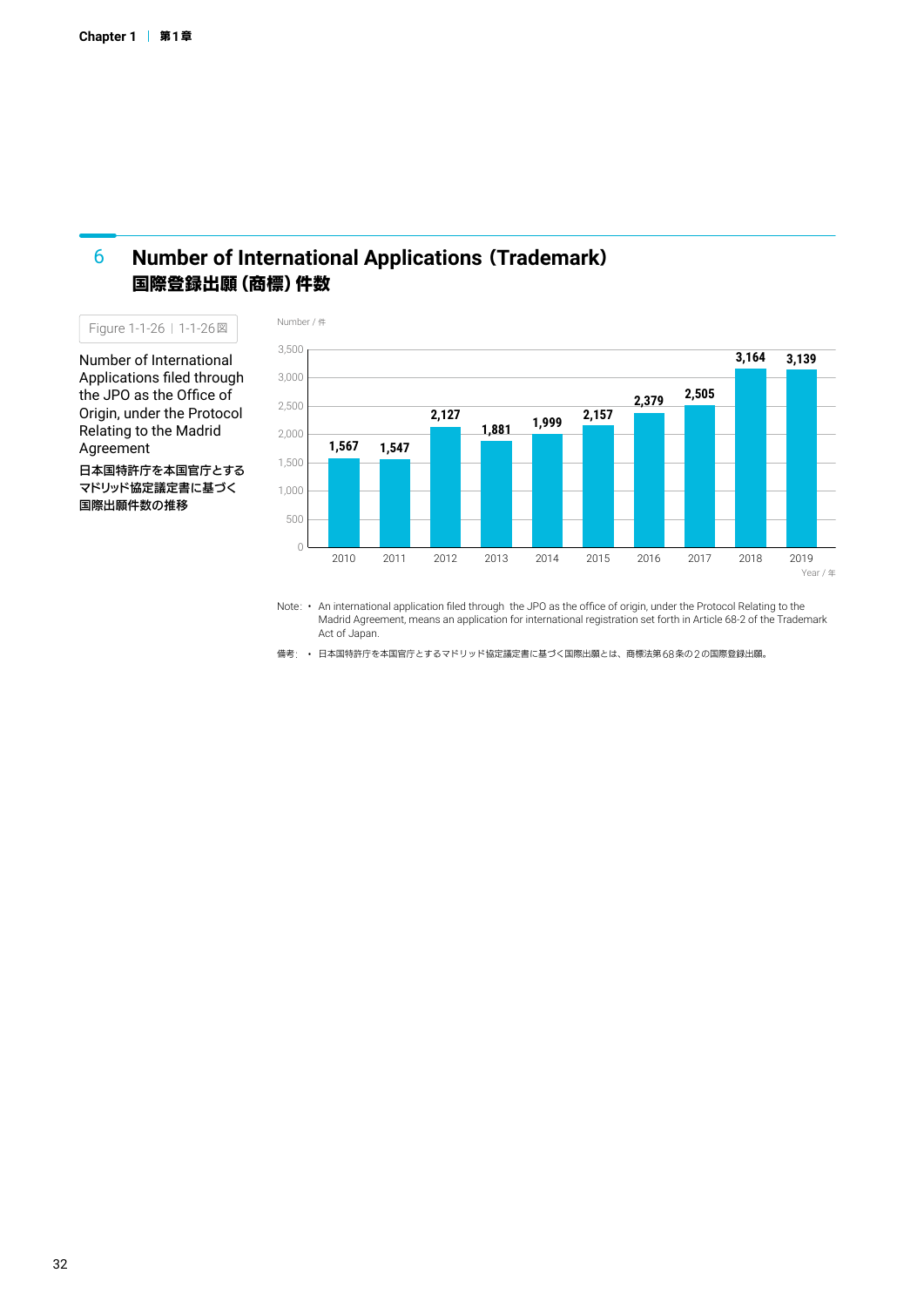## <sup>5</sup> **Trials and Appeals /** 審判

#### **Statistics Related to Appeal against an Examiner**'**s Decision of Refusal** 拒絶査定不服審判関連統計 1



Number of Requests for Appeal against an Examiner's Decision of Refusal

拒絶査定不服審判請求件数の 推移

Figure 1-1-28 | 1-1-28図

Result of Reconsideration by Examiners before Appeal Proceedings (Patents)



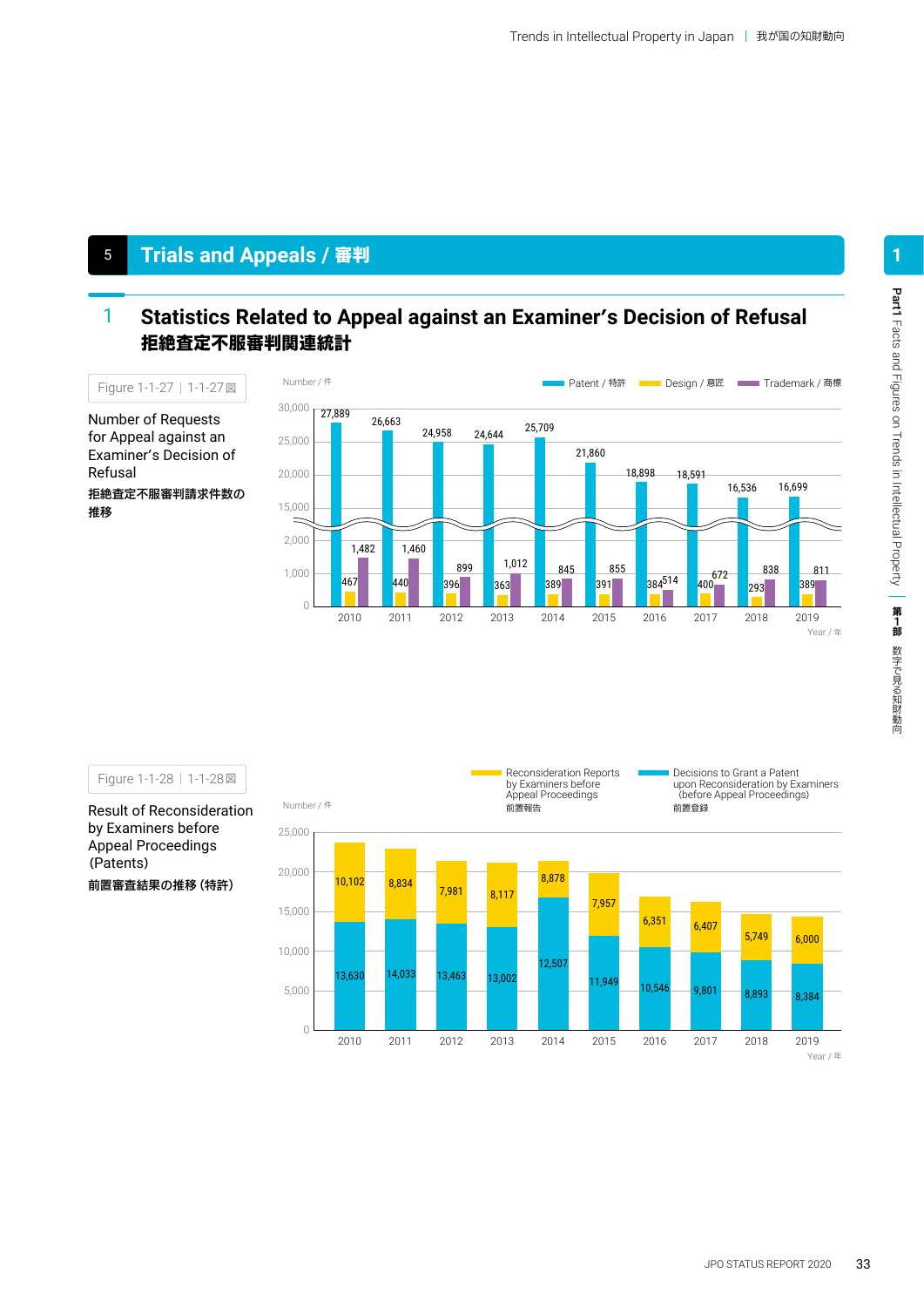Figure 1-1-29 | 1-1-29図 %

Rate of Requests Granted in Appeal Against an Examiner's Decision of Refusal Cases (Patents) 拒絶査定不服審判事件における 請求成立率の推移(特許)



Note: • Rate of Requests Granted = Number of requests granted / (number of requests granted + number of requests not granted)

• "Number of request granted" does not include the number of "decision to grant a patent upon reconsideration by examiners." "Number of requests not granted" includes the number of "dismissals." <sub>y</sub> y

- 備考: 請求成立率=請求成立件数/(請求成立件数+請求不成立件数)
	- <sub>前55</sub>03立午 前5503立11302 間5503立11307 間5510立11307<br>• 「請求成立件数」は、前置登録件数を含まない。「請求不成立件数」は却下件数を含む。

### **2 Number of Requests for Trial for Invalidation | 無効審判請求件数**



Number of Requests for Trial for Invalidation 無効審判請求件数の推移

Figure 1-1-30 | 1-1-30図

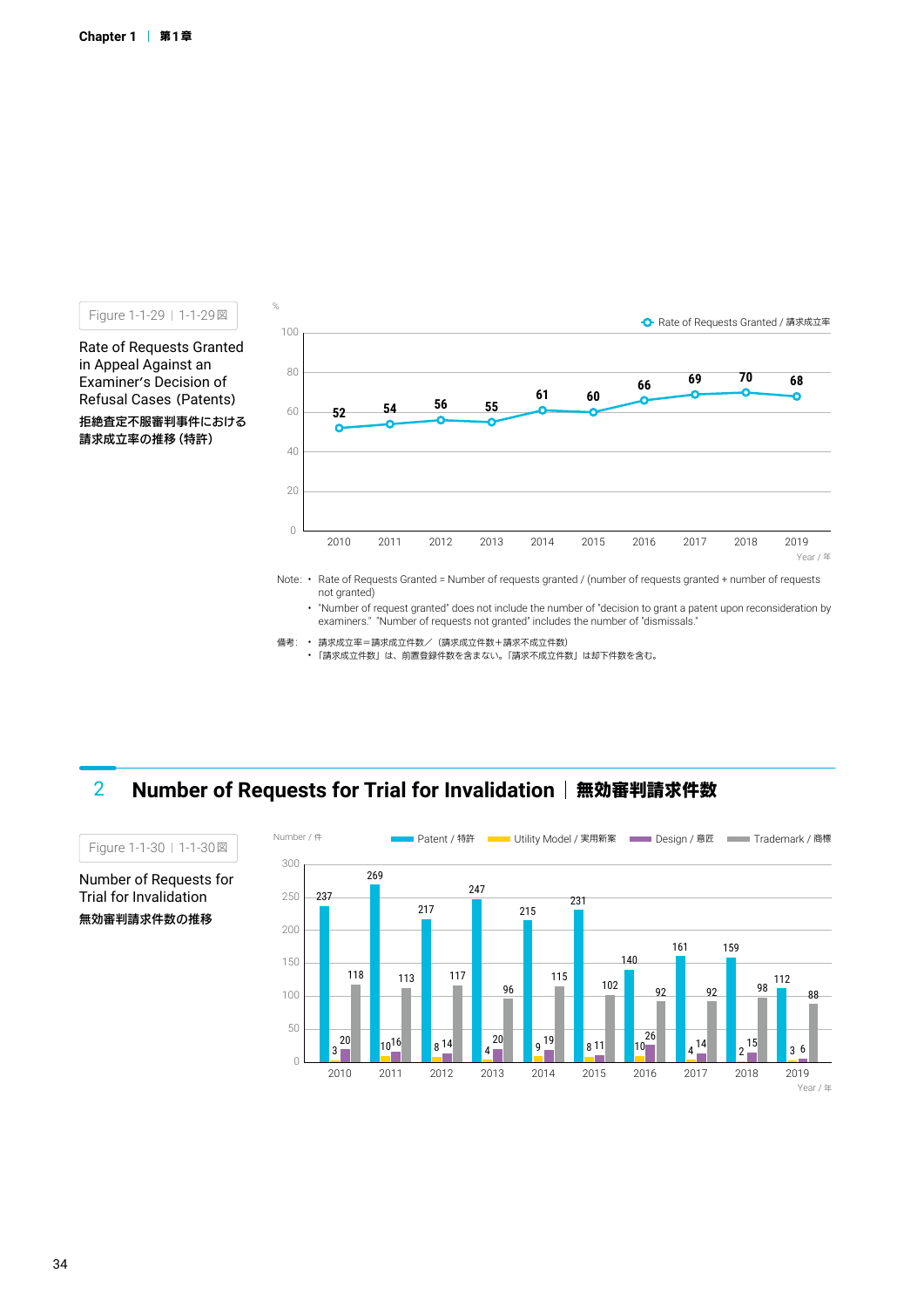

### 3 **Number of Requests for Trial for Correction** 訂正審判請求件数

Note: • The number of requests for a trial for correction is the total number of requests for both patents and former utility models (i.e., utility models filed prior to the enforcement date of the 1993 amendment of the Utility Model Act of Japan).

• No request for trial for correction has been filed for former utility models since 2013.

備考: • 訂正審判請求件数は、特許及び旧実用新案(平成5年改正実用新案法の施行日前(1993年以前)に出願された実用新案)の合計。 • 旧実用新案については、2013年以降請求されていない状況。

4 **Number of Requests for Trial for Rescission** 取消審判請求件数



Number of Requests for Trial for Rescission of Registration of Trademark 取消審判(商標)請求件数の 推移 Figure 1-1-32 | 1-1-32図

JPO STATUS REPORT 2020 35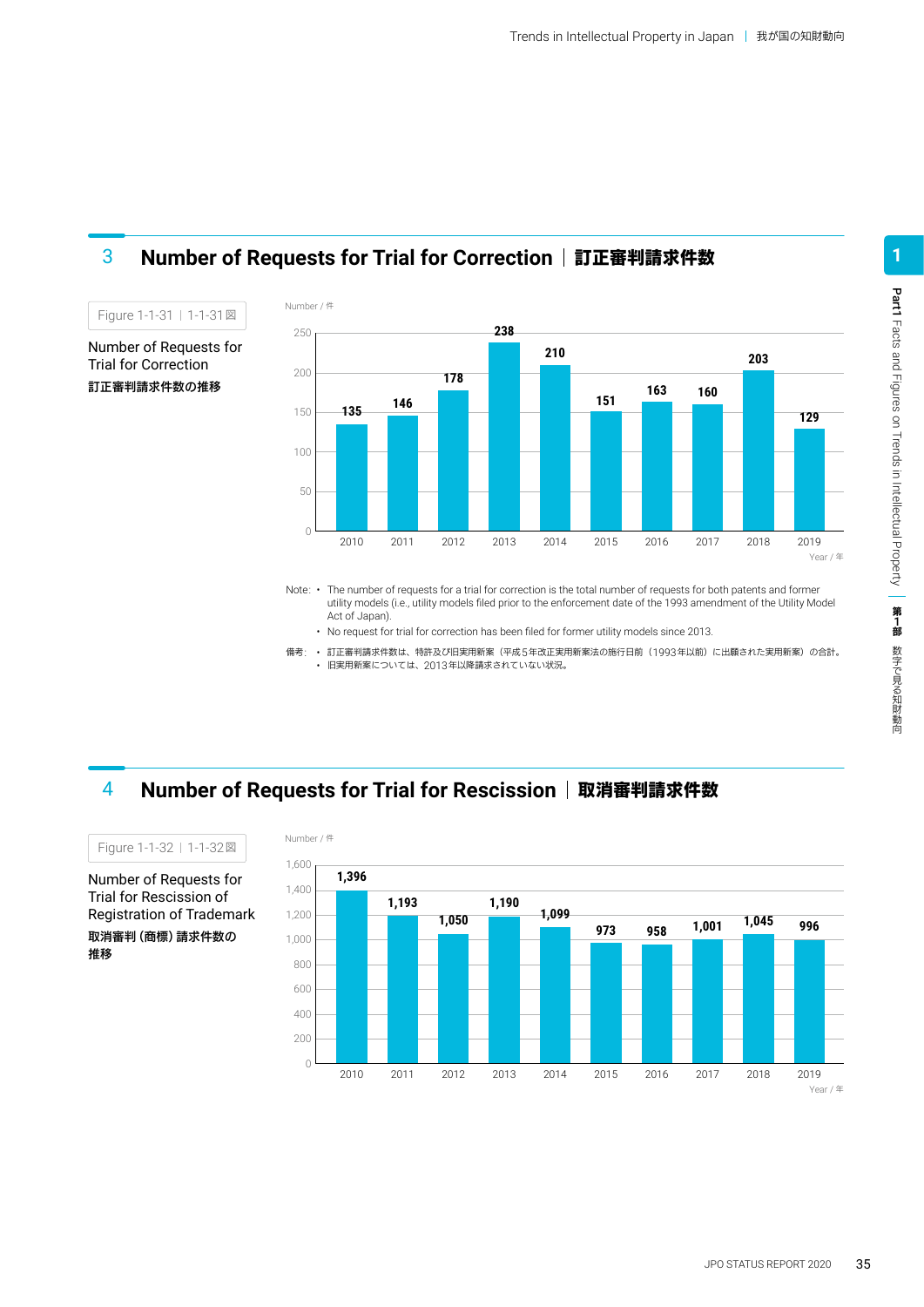

### **5 Number of Oppositions | 異議申立件数**

Note: • The system of opposition to grant of patent entered into force on April 1, 2015.

備考: • 特許の異議申立制度は、2015年4月1日開始。

### **Number of Requests for Hantei** (**Advisory Opinion**)判定請求件数



Note: • Hantei (Advisory Opinion) system is a system that the JPO determines the possibility of infringement of the subject article concerning the scope of rights.

備考: • 「判定」とは、特許庁が権利の範囲等に対し、判定対象の権利侵害の可能性について判断を示す制度。